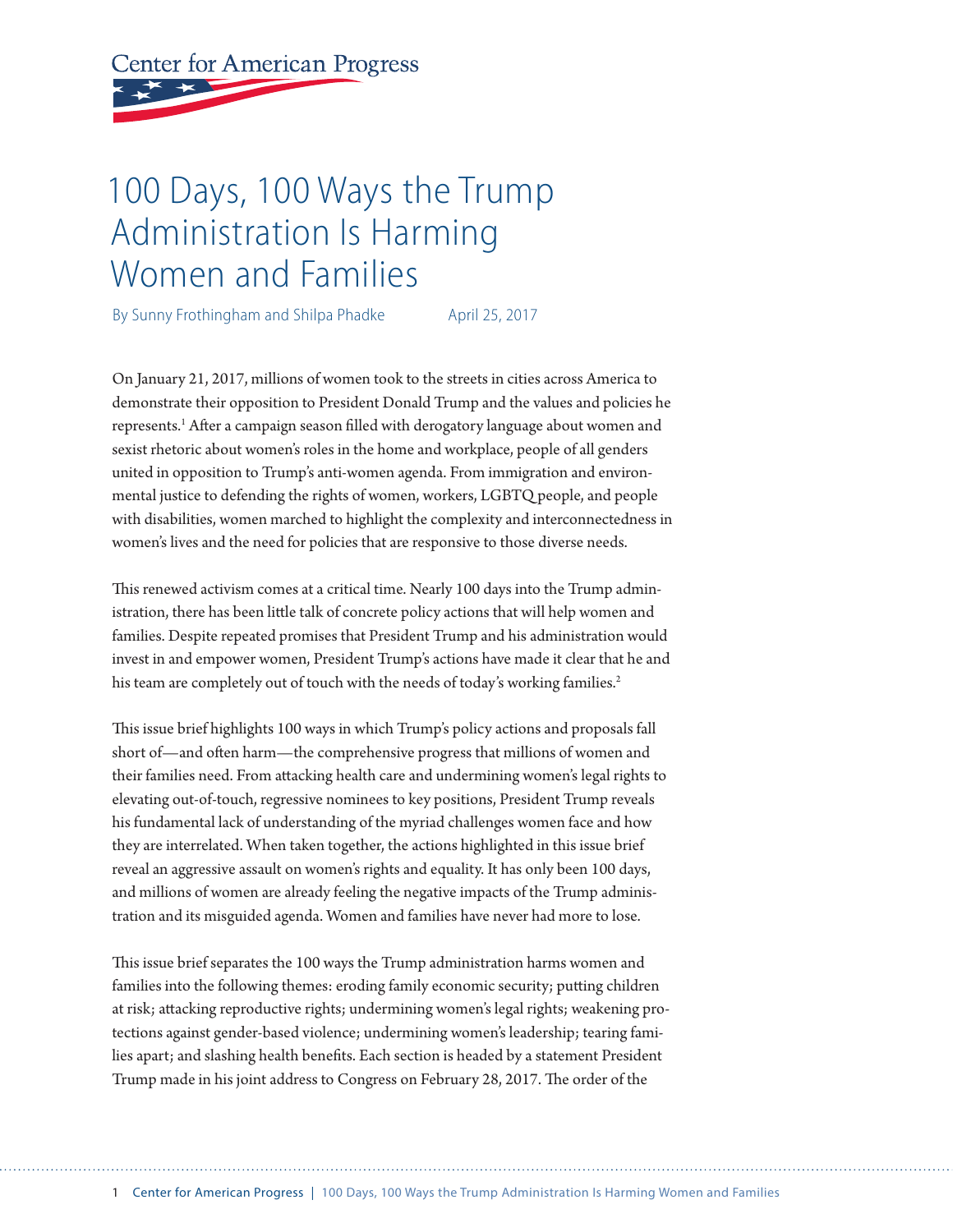actions is not a ranking—the goal is to highlight the depth and breadth of the Trump administration's attacks on women's health, economic security, reproductive autonomy, and constitutional rights.



- 1. Delayed increases in overtime: Trump delayed the Obama administration's overtime rule, which would have given 3.2 million women the right to overtime pay. Single mothers and women of color—who experience some of the largest pay disparities—would have seen the greatest benefit from the rule.<sup>4</sup>
- 2. Slashed support for military caregivers: The U.S. Department of Veterans Affairs is cutting caregiver support—even for veterans who have not experienced any improvement in their condition and depend on a full-time caregiver for their daily needs. These caregivers are often female, and the reduction in support will place more economic hardships on military families.<sup>5</sup>
- 3. Blocked pay transparency protections: By undoing the Fair Pay and Safe Workplaces Executive Order, Trump eliminated a requirement for federal contractors to provide employees with basic information about their pay, including hours worked, overtime earnings, and any pay deductions. Such information is critical for all workers—particularly women, who are more likely to work in hourly jobs—to ensure that they are being paid what they have earned.<sup>6</sup>
- 4. Helped bad employers who repeatedly violate the law: By undoing the Fair Pay and Safe Workplaces Executive Order, Trump also made it easier for federal contractors with chronic violations of sex discrimination and other employment laws to keep getting federal funding.7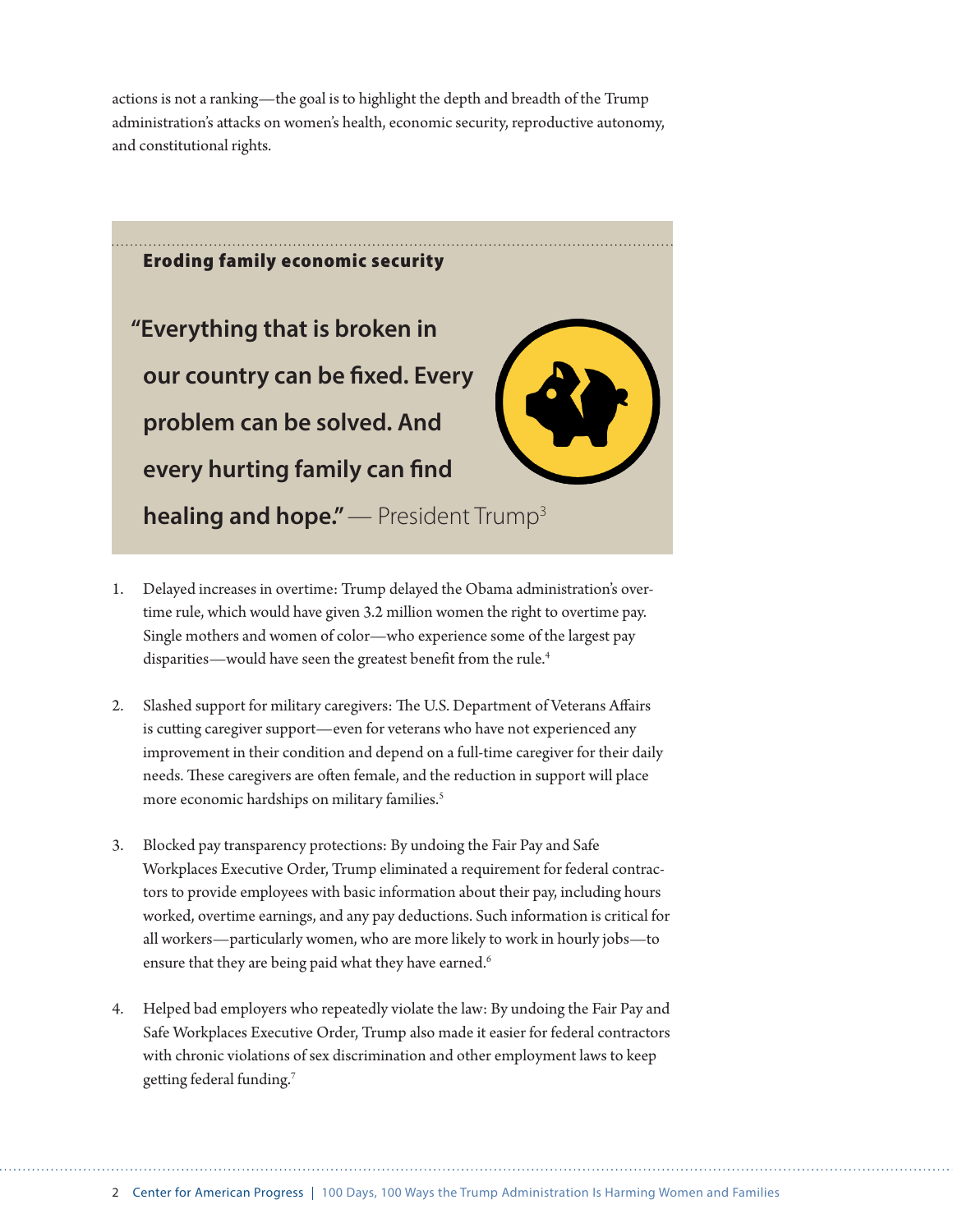- 5. Eliminated child care for military families: Trump's federal hiring freeze forced at least two military bases to suspend enrollment at military child care facilities when they were unable to hire child care providers. Service members depend on highquality child care to perform their duties each day.<sup>8</sup>
- 6. Endangered women's retirement security: Trump instructed the U.S. Labor Department to delay implementing an Obama-era rule requiring retirement advisers to put clients first. Women live longer and make less income over their lifetimes, which make them more vulnerable to poverty in retirement.<sup>9</sup>
- 7. Failed to advance equal pay: Trump's administration made no movement on equal pay in the first 100 days, despite referencing support for equal pay occasionally throughout his campaign. Trump offered no concrete action to strengthen equal pay protections.<sup>10</sup>
- 8. Threatens child care assistance: Child care assistance currently reaches just 1 in 6 eligible children, but the Trump budget would cut it further, which could mean even fewer children served and lead low-income families to leave the workforce.<sup>11</sup>
- 9. Stalled paid family and medical leave: Despite Trump's campaign promises and some fleeting general references to paid family leave, there has been no concrete action on advancing a comprehensive paid family and medical leave program. Nothing in the Trump budget includes a serious commitment to any form of paid family and medical leave, such as continuing funding for state grants to explore paid leave options.<sup>12</sup>
- 10. Impairs FMLA enforcement: The Trump budget would cut the U.S. Department of Labor by 21 percent, or \$2.5 billion. If implemented, these cuts would seriously impair robust enforcement of critical labor and work-family protections, such as the Family and Medical Leave Act, or FMLA.<sup>13</sup>
- 11. Cuts nurse training: The Trump budget would cut \$403 million in health profession and nurse training programs, jobs that are disproportionately held by women workers.<sup>14</sup>
- 12. Drops LGBTQ seniors and people with disabilities from data collection: The Trump administration is proposing to end vital data collection programs about LGBTQ seniors and people with disabilities, erasing evidence of disparities and potential discrimination in federal programs. Lesbian and bisexual women are more likely to live in poverty than heterosexual women, and transgender women are 3.8 times more likely to live in poverty than the general population.<sup>15</sup>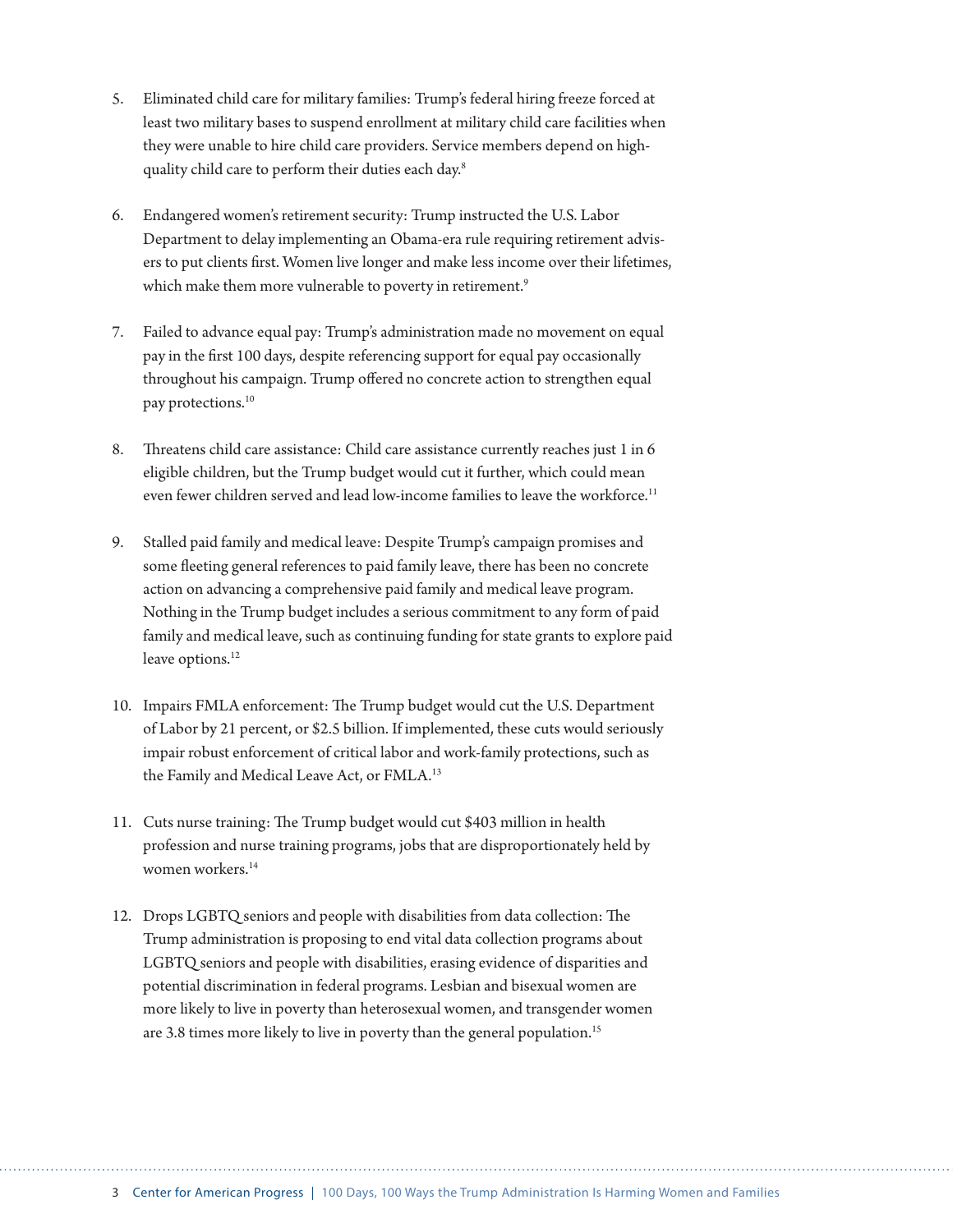- 13. Made student debt harder to pay off: Education Secretary Betsy DeVos rescinded an Obama-era rule that limited the fees that loan companies can charge struggling borrowers. Student debt is more burdensome for women, who join the workforce with a pay gap.<sup>16</sup>
- 14. Impedes workforce access for people with disabilities: Trump's policies would make it harder for people with disabilities to stay in the workforce by slashing Medicaid, cutting vocational rehabilitation programs, and opposing the increases to the minimum wage applied to workers with disabilities. Women are more likely to live with disabilities, partially because they live longer.<sup>17</sup>



- 15. Slashes nutrition assistance for WIC: The Trump budget would slash \$200 million from the Special Supplemental Nutrition Program for Women, Infants, and Children, or WIC, and threaten other nutrition initiatives with a 21 percent cut to the U.S. Department of Agriculture.<sup>19</sup>
- 16. Sparked an increase in bullying and anxiety: Per the Southern Poverty Law Center, Trump's hateful rhetoric has led to increased bullying in public schools and increased anxiety rates among children of color.<sup>20</sup>
- 17. Cuts after-school programs: Despite his campaign rhetoric on child care, Trump's budget would eliminate \$1.2 billion for 21st Century Community Learning Centers and summer programs, which provide before- and after-school care for 1.6 million children nationwide and make it possible for parents go to work.<sup>21</sup>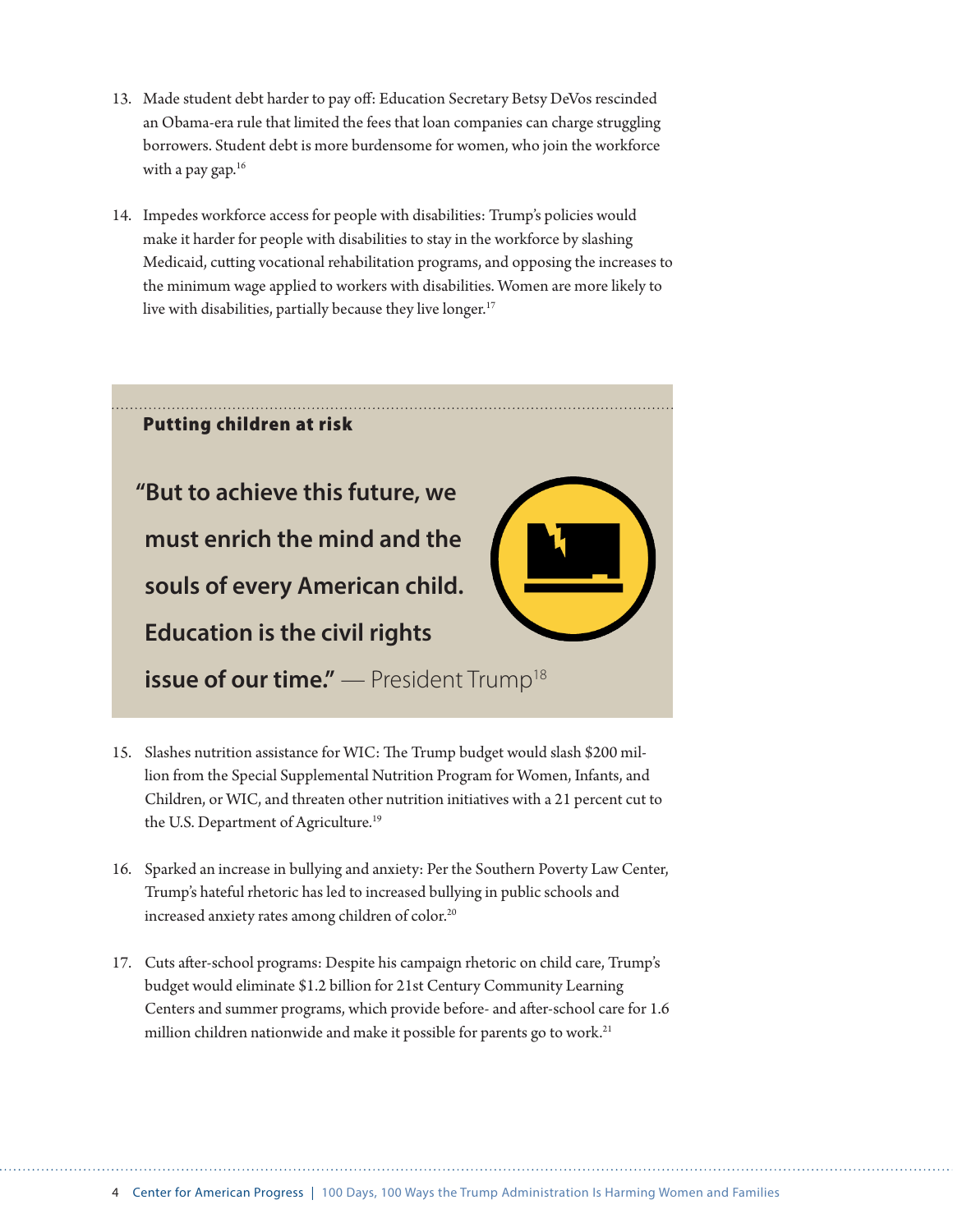- 18. Slashes Head Start funding and jobs: Trump's budget proposes an 18 percent cut to the U.S. Department of Health and Human Services, which would kick 160,000 children out of Head Start programs and kill jobs for 40,000 people, mostly women, if applied to Head Start.<sup>22</sup>
- 19. Harmed transgender students: The Trump administration rescinded Obama-era guidance to keep transgender students in schools, including equal access to bathrooms and other school facilities and programs.<sup>23</sup>
- 20. Strips public school funding: Trump and Education Secretary DeVos want to use vouchers to channel funds away from public schools toward private schools which are not held to same quality, equity, anti-discrimination, and accommodation standards. In addition, voucher programs can discriminate against students in admissions based on gender, religion, race, and income.<sup>24</sup>
- 21. Promotes vouchers that are especially harmful for kids with disabilities: Children with disabilities often must sign away their rights as guaranteed by the Individuals with Disabilities Education Act, or IDEA, to receive a voucher. In Florida, a similar system left mothers fighting with school systems to get the children access to services and combat discrimination.25
- 22. Eliminates Boys and Girls Clubs: The Trump budget proposes eliminating the Corporation for National and Community Service, which funds programs such as AmeriCorps, Teach For America, and the Boys and Girls Clubs of America. Boys and Girls Clubs serve approximately 1.8 million girls every year.<sup>26</sup>
- 23. Abandons efforts to tackle sexual assault and harassment in education: Appointee Candice Jackson will be acting secretary in the U.S. Department of Education Office for Civil Rights until there is a nominee for that position, which requires Senate confirmation. Her appointment raises serious concerns about how the department will address sexual assault and harassment in education, and she has criticized programs designed to help people of color.<sup>27</sup>
- 24. Endangers homeless youth: Youth often become homeless after fleeing family conflict and abuse or after being forced out of their homes because of rejection of their LGBTQ identity. With anti-LGBTQ Housing and Urban Development Secretary Ben Carson, it is unlikely that the Trump administration will take comprehensive action to help some of the most vulnerable young people.<sup>28</sup>
- 25. Threatens safety of LGBTQ students in schools: Secretary DeVos' troubling history signals that the U.S. Department of Education may not fulfill its duty to protect the rights of LGBTQ students. Her family's foundation has donated hundreds of thousands of dollars to anti-gay groups that push conversion therapy.<sup>29</sup>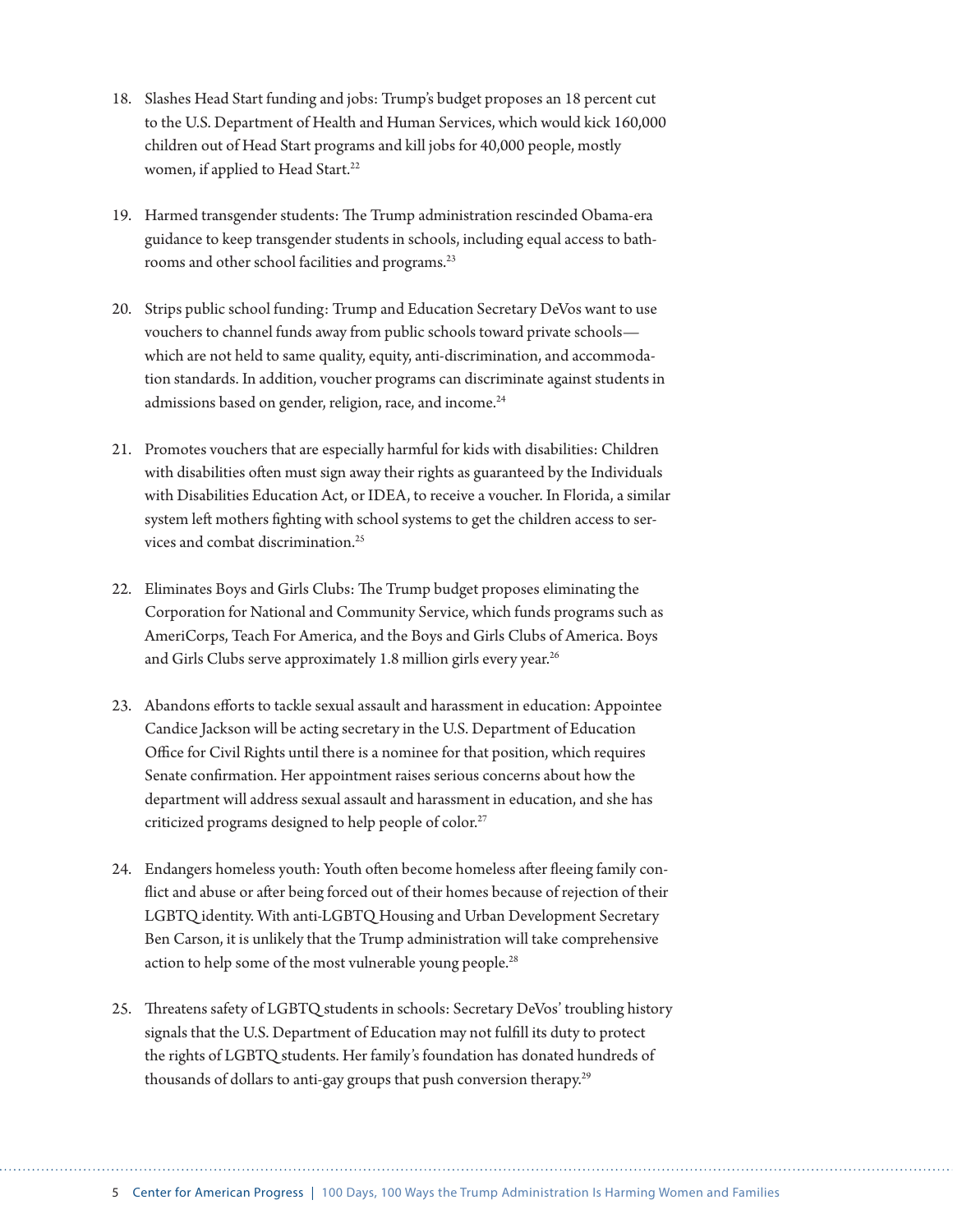- 26. Makes college more expensive: Trump's budget would undermine opportunities for low-income students and students of color to complete college degrees by cutting Pell Grants, work-study, and other programs that make college accessible. Pell Grant recipients are more likely to be women than men.<sup>30</sup>
- 27. Eliminates pediatric services: The Trump-championed American Health Care Act, or AHCA, proposed the elimination of essential health benefits, which include pediatric services—meaning that a family's insurance might not cover vaccines, eye exams, and well-child visits. This would disproportionately affect women, who often take on the primary responsibility for ensuring their family gets the heath care it needs.<sup>31</sup>



28. Denies women reproductive, educational, and counseling services by limiting Title X availability: Trump signed a bill to overturn Obama-era protections for Title X grantees, allowing states to block Title X funding for providers that also offer abortion with nonfederal funds, including Planned Parenthood. Title X funding provides critical reproductive, educational, and counseling services related to family planning and contraception to 4 million clients each year.<sup>33</sup>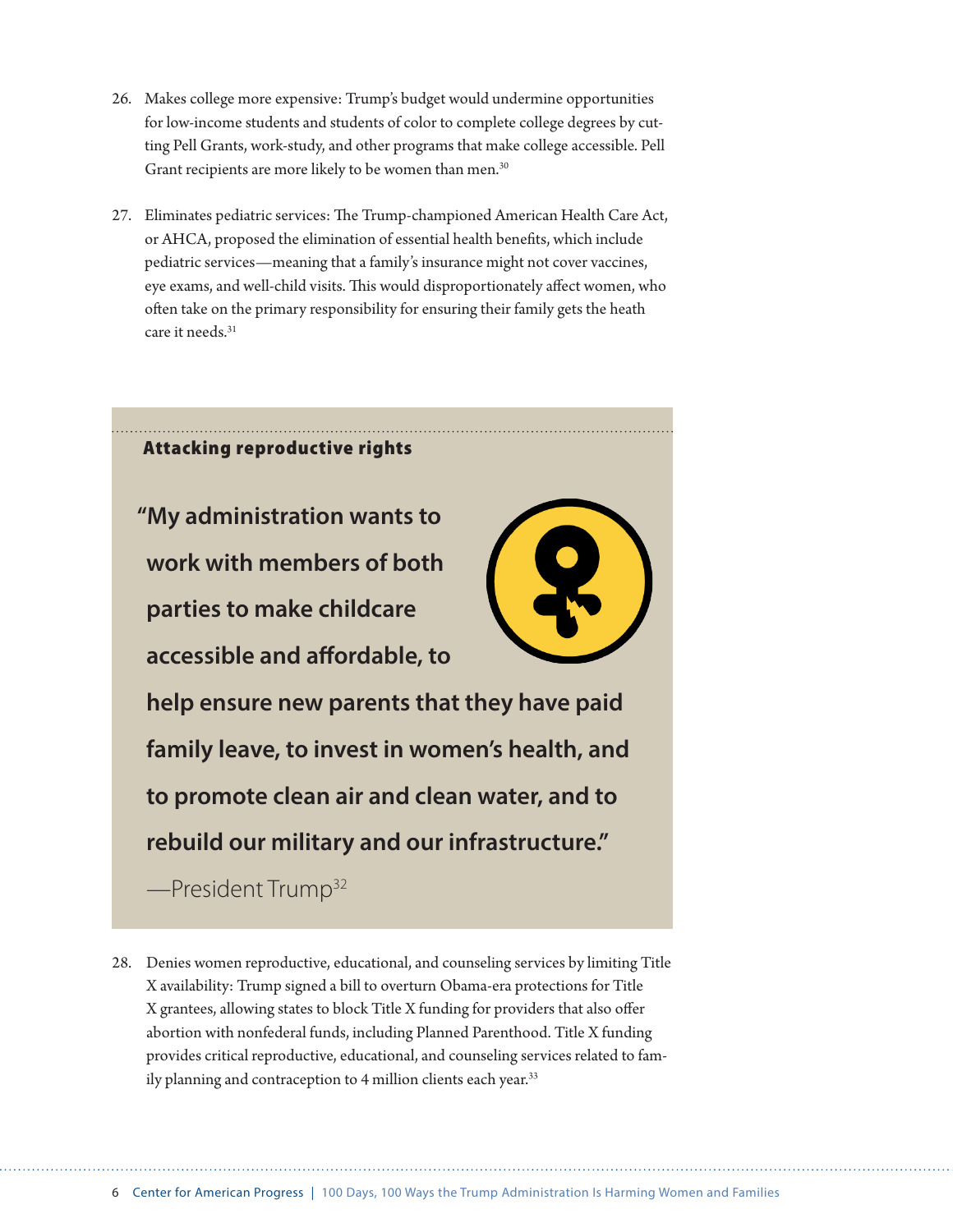- 29. Attacks Planned Parenthood: The American Health Care Act would deny Planned Parenthood clinics Medicaid reimbursements for serving low-income patients. Planned Parenthood is a front-line provider for underserved communities, serving approximately 2.5 million patients in 2014.34
- 30. Endangers funds for Zika research: While the Trump budget would set aside funds for a new Federal Emergency Response Fund that would support rapid response needs to emerging public health threats such as the Zika virus, it would cut funding to the National Institutes of Health, or NIH, by \$5.8 billion. Cuts to the NIH could undermine long-term efforts to adequately address public health concerns by affecting research in key areas of women's health, including vaccine and treatment discovery efforts related to Zika virus transmission.<sup>35</sup>
- 31. Brought back the Global Gag Rule: One of Trump's first actions as president reinstated and expanded the Global Gag Rule, which prevents recipients of U.S. foreign aid from offering any information, referrals, services, or advocacy regarding abortion care—even if they do so with separate funding sources. The Global Gag Rule will lead to more maternal deaths, more unintended pregnancies, and higher rates of unsafe abortion.36
- 32. Halted family planning funds abroad: Trump administration cut U.S. funding to the U.N. Population Fund, which works on women's rights worldwide, maternal health, family planning, and gender equity programs.<sup>37</sup>
- 33. Interferes with abortion care: Trump's health care bill, the American Health Care Act, would interfere with the patient-provider relationship and restrict women's choices by denying abortion coverage through the private insurance market.<sup>38</sup>
- 34. Threatened maternity coverage by nominating Seema Verma: Trump's pick to run Medicare and Medicaid, Seema Verma, has argued that maternity coverage should be optional for insurers. And the American Health Care Act would make that happen.<sup>39</sup>
- 35. Cuts funding for teen pregnancy prevention: The Trump budget proposes a \$50 million reduction in funding for the Teen Pregnancy Prevention Program, which works with organizations across the United States to implement evidence-based, proven programming.40
- 36. Limits coverage of abortion by calling for the Hyde Amendment to become permanent: Both Trump and Vice President Mike Pence have promised the make the Hyde Amendment permanent. The Hyde Amendment is a restriction on Medicaid coverage of abortion, renewed annually by the federal appropriations process. Exceptions are permitted in the limited cases of rape, incest, and life of the woman. Codifying the amendment would set a dangerous precedent and permanently subject women who receive Medicaid to the restrictions without a regular review of their impact.<sup>41</sup>

7 Center for American Progress | 100 Days, 100 Ways the Trump Administration Is Harming Women and Families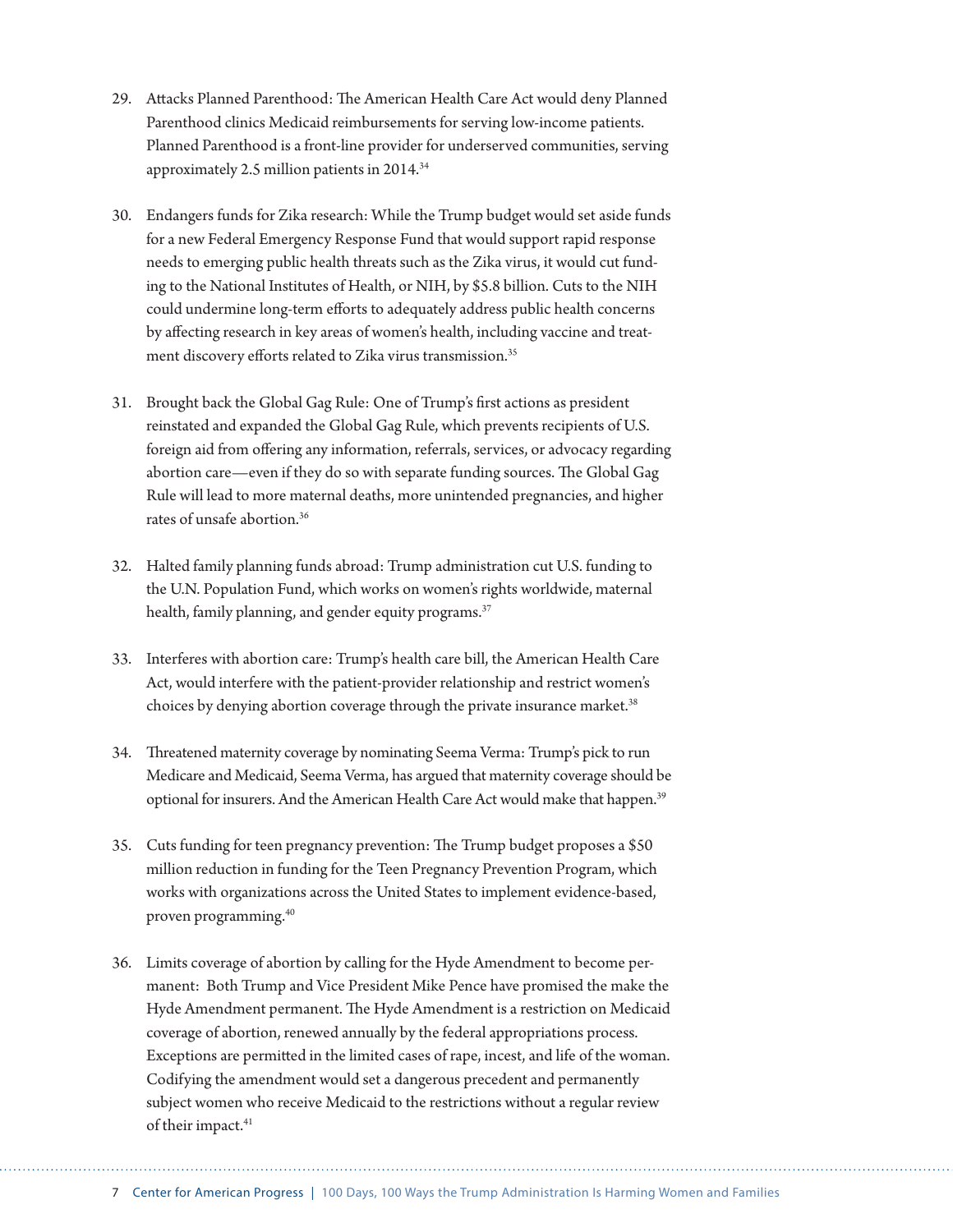- 37. Expands religious exemptions: A leaked draft executive order of the Trump administration included sweeping religious exemptions to allow federal contractors to deny services based on religion, permitting religiously affiliated federal contractors to fire LGBTQ employees, sanction workplace discrimination, and restrict access to preventive health services, including contraception, for women. Furthermore, this executive order would impose restrictions on adoption for LGBTQ families, deny access to abortion, interfere with doctor-patient relationships, and promote misinformation about reproductive health care.<sup>42</sup>
- 38. Slashes health and human services: The Trump budget proposes a \$15 billion reduction in funding for the office responsible for implementing the Affordable Care Act, or ACA, and ensuring that women and families have access to vital health services. Such cuts would limit access to reproductive health care under Medicaid and Medicare, as well as strip funding for the NIH, the Food and Drug Administration, and the Center for Disease Control and Prevention.<sup>43</sup>



- 39. Politicizes the judiciary: When courts disagree with Trump's policies, he lashes out and attempts to intimidate judges. This troubling trend, along with Trump's statements about only appointing judges with certain views on policy, threatens to undermine the independent nature of the judiciary, which could impair women's ability to access and defend their constitutional rights.<sup>45</sup>
- 40. Seeks to stack the courts with anti-choice judges: Trump released a short list of anti-choice judges during the Supreme Court nomination process—including one who called Roe v. Wade an "abomination"—which signals that he intends to follow through on his campaign promise to stack the courts with anti-choice judges. Such actions raise serious questions about whether Trump-appointed judges would consider each case without bias and interpret and apply the law in a fair manner.<sup>46</sup>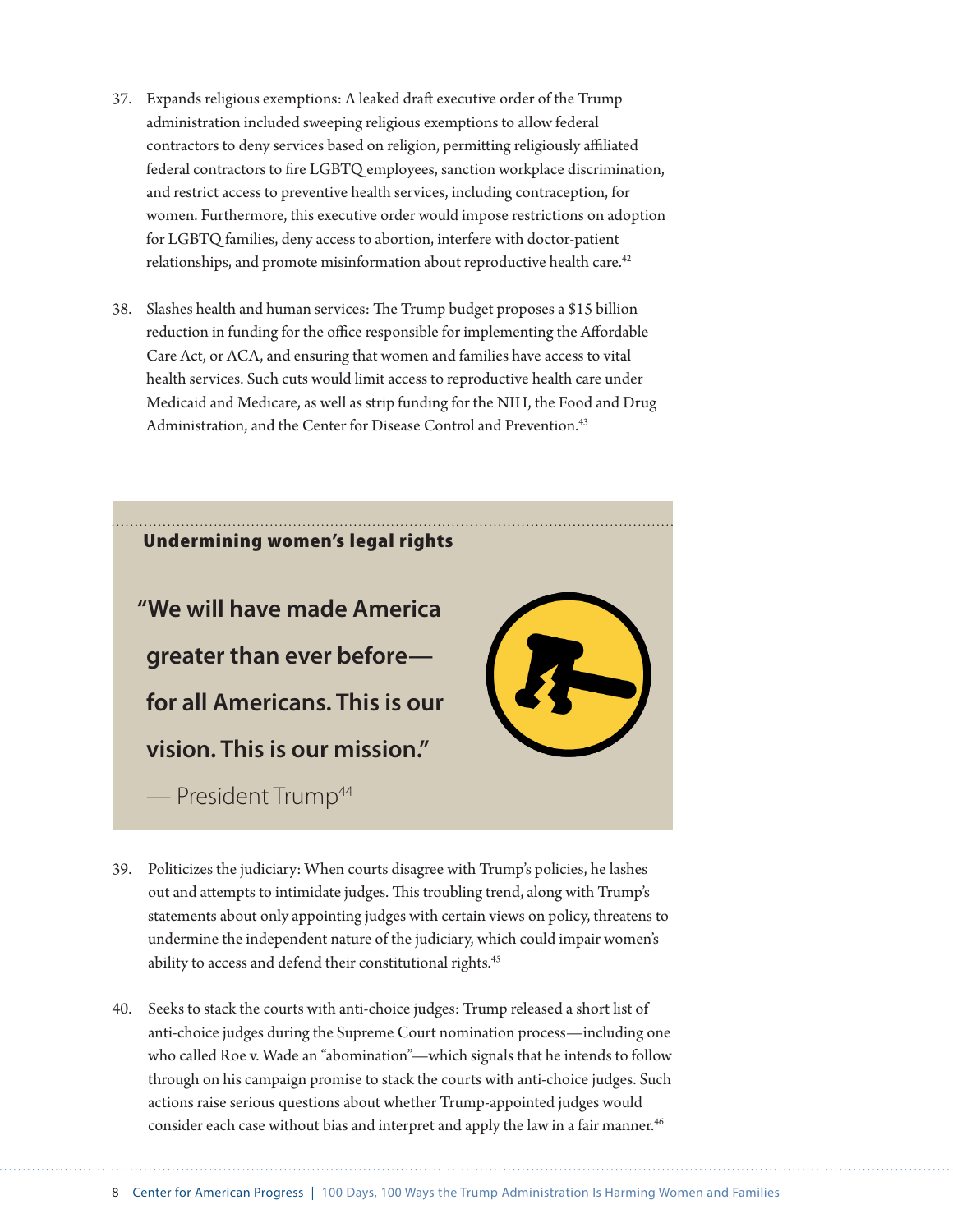- 41. Threatens civil rights enforcement: Trump's budget seeks cuts to the U.S. Justice Department, which would likely affect the Civil Rights Division's mission to fight discrimination and protect Americans.<sup>47</sup>
- 42. Refused to fight voter suppression: The Trump Justice Department dropped its opposition to a Texas voter ID bill that has been found to discriminate against black and Latino voters. Legislation like this is especially burdensome for older women, who may not have the proper ID or face difficulty tracking down identity documents with their birth names.<sup>48</sup>
- 43. Attacks abortion rights: Trump ran on the promise to nominate a Supreme Court justice who would "automatically" overturn Roe v. Wade. Neil Gorsuch—his eventual nominee and now Supreme Court justice—has a history of arguing against Roe's legal foundation, refused to state a clear position on Roe in his confirmation hearing, and admitted that he and Trump discussed abortion in his prenomination interview.49
- 44. Puts religious views of employers before workers: Justice Gorsuch's confirmation risks weakening the rights of working women. As an appellate judge, he ruled that a corporation was a person who has the First Amendment right to freedom of religion. Therefore, an employer's religious beliefs can trump employees' religious beliefs, and an employer can prevent an employee from using health insurance to cover contraception because of the employer's religious beliefs.<sup>50</sup>
- 45. Threatens the legal rights of LGBTQ people: Gorsuch's confirmation to the Supreme Court is a blow to the rights of LGBTQ workers and families. He criticized the court's ruling in favor of marriage equality and refuses to say whether he believes that LGBTQ people should be a protected class. In addition, Gorsuch has argued that the religious beliefs of employers should come before employees, and overly broad religious exemptions mean his appointment could significantly erode the rights of LGBTQ people in employment, housing, health care, and other key areas of life.<sup>51</sup>
- 46. Defended lies about Planned Parenthood: While Gorsuch was on the 10th U.S. Circuit Court of Appeals, he defended the governor of Utah's attempt to defund Planned Parenthood because of false accusations that the organization was selling fetal tissue.<sup>52</sup>
- 47. Undermined pregnancy discrimination protections: Gorsuch's former law students said he told the class that employers should ask female job applicants if they plan to have children and went on to argue that women manipulate employerprovided maternity leave policies. Gorsuch denied this in his hearing but failed to affirm legal protections against pregnancy discrimination—which are critical for working women.<sup>53</sup>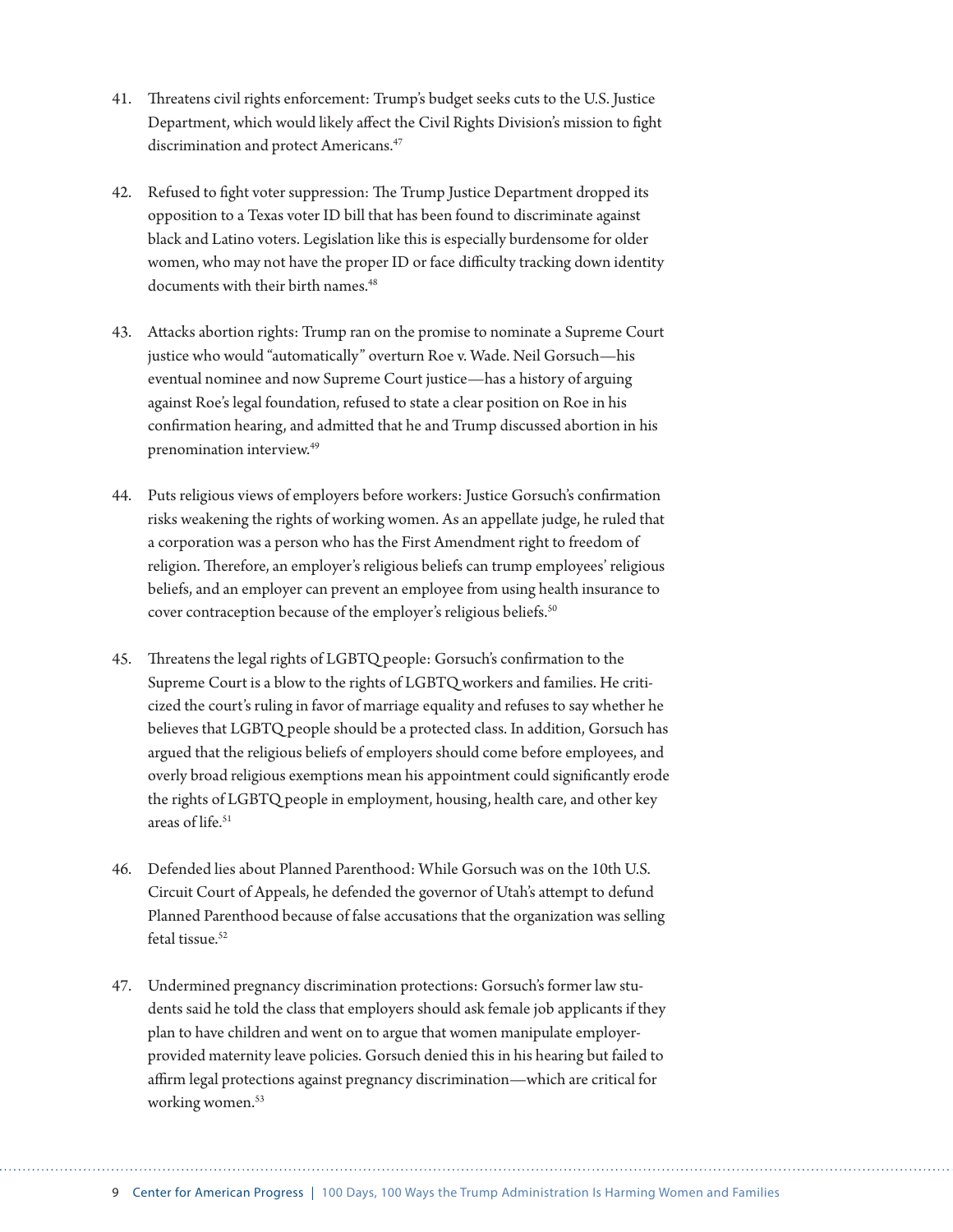### Weakening protections against gender-based violence

### **"And we must support the victims of crime."**

— President Trump54



- 48. Cuts the National Domestic Violence Hotline: Trump's budget proposes cutting the U.S. Department of Health and Human Services budget by 18 percent. If that cut is applied to the National Domestic Violence Hotline, it would mean that more than 200,000 calls for help would go unanswered.<sup>55</sup>
- 49. Failed to oppose sexual assault: Jeff Sessions was confirmed as attorney general despite refusing to say that nonconsensual groping constitutes sexual assault, contrary to the U.S. Justice Department's definition.<sup>56</sup>
- 50. Refused to fight sexual assault in schools: In her nomination hearing, now-Secretary of Education DeVos said it would be "premature" to commit to maintaining the department's guidance aimed at combating sexual assault in schools.<sup>57</sup>
- 51. Defended accused sexual harassers: In an Oval Office interview, Trump defended conservative commentator Bill O'Reilly from sexual harassment allegations despite evidence that Fox has already paid more than \$13 million to settle five claims against O'Reilly. Trump's assumption that the complaints were false reveals his instinct to doubt women who experience harassment and assault and mirrors the attitudes that make it hard for victims to come forward. Sadly, this is only the latest example of Trump defending harassers and echoes his support of former Fox executive Roger Ailes.<sup>58</sup>
- 52. Cuts violence against women programs: Trump proposed Justice Department cuts that could affect Violence Against Women Act, or VAWA, program funding and civil rights enforcement. VAWA serves survivors of domestic and intimate partner violence, supports efforts to reduce sexual assault, and helps indigenous and tribal communities affected by violence. In addition to the proposed cuts, there are reports that Trump may be considering eliminating the Office on Violence Against Women entirely.<sup>59</sup>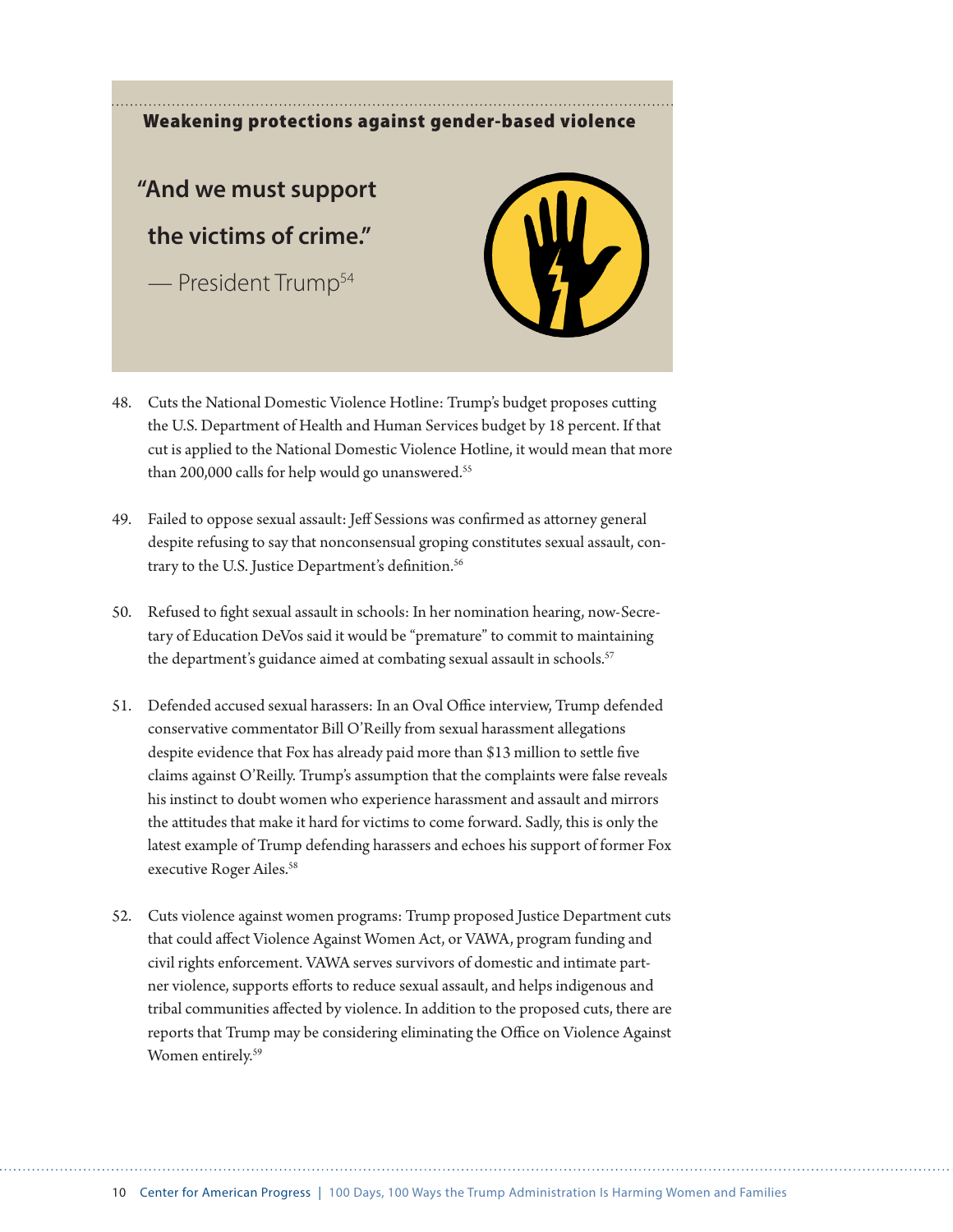- 53. Endangered Muslim women: After the election, news outlets reported a spike in anti-Muslim bigotry and attacks—many targeting women wearing hijabs. The Council on American-Islamic Relations reports "tremendous levels of fear" among American Muslims due to Trump.<sup>60</sup>
- 54. Silences victims of domestic abuse: Amid Trump's immigration crackdown, unauthorized immigrant women experiencing intimate partner violence face the impossible choice of seeking protection and risking deportation or enduring continued abuse. In February, a Border Patrol agent arrested a woman who came to an El Paso courthouse seeking a protective order. Police in several major cities say reports of domestic violence and sexual abuse by Latinos have already dropped precipitously, and prosecutors have been forced to drop domestic violence prosecutions because victims are afraid to cooperate.<sup>61</sup>
- 55. Cuts requirement that insurers cover domestic violence screenings: Under the American Health Care Act, insurers would have the option to stop covering preventive care, including access to birth control, breast-feeding support, and domestic violence screening and counseling.<sup>62</sup>
- 56. Allowed contracting with companies with sexual assault violations: By undoing the Fair Pay and Safe Workplaces Executive Order, Trump eliminated a ban that kept federal contractors from using forced arbitration clauses for sexual assault, sexual harassment, or discrimination allegations. The clauses can help employers hide claims from the public, limit remedies for victims, and make it harder to ensure claims are fairly considered.<sup>63</sup>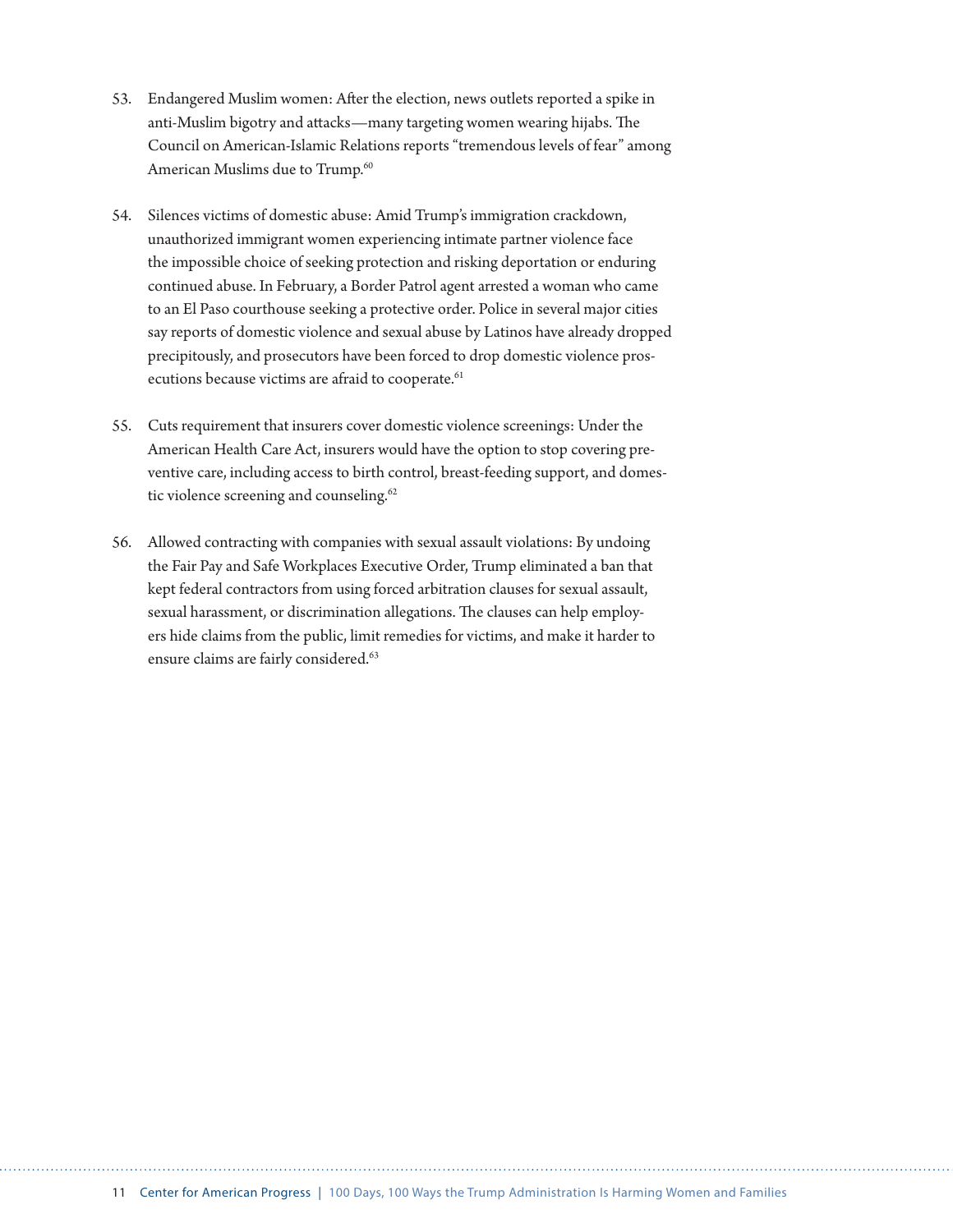Undermining women's leadership **"The challenges we face as a nation are great, but our people are even greater."**  $-$  President Trump<sup>64</sup>



- 57. Failed to elevate women and people of color in leadership: Trump's Cabinet has just four women. It is more white and more male than any first Cabinet since President Ronald Reagan's, and the women and people of color in his Cabinet occupy lower-ranking positions than the white men.<sup>65</sup>
- 58. Appointed three men for every woman: Per an analysis of the appointees for jobs that do not need Senate confirmation, Trump has hired three men for every woman.<sup>66</sup>
- 59. Sidelined the White House Council on Women and Girls: President Barack Obama established the council to coordinate work across agencies on issues that affect women and girls, especially women of color and women with disabilities. During Trump's first 100 days, the council has largely sat dormant with little specificity about what steps individual agencies are taking to address the diverse needs of women and girls.<sup>67</sup>
- 60. Left key women's leadership posts vacant: Trump has neglected to fill important women's leadership roles across the federal government, including the global women's issues ambassador at the U.S. State Department and the Office on Violence Against Women director at the U.S. Department of Justice.<sup>68</sup>
- 61. Allows Pence to push his extreme agenda: Vice President Pence has a long history of completely disregarding women's autonomy, including attacking Planned Parenthood, attempting to redefine forcible rape, opposing women's military service, and using taxpayer funding for anti-abortion propaganda. Now, Pence can advance his agenda by using his position as vice president to break Senate ties on women's issues—such as endangering Title X funding.<sup>69</sup>
- 62. Slashes the DOL Women's Bureau: The Trump budget proposes a 21 percent cut to the U.S. Department of Labor, or DOL, which could limit the Women's Bureau's ability to safeguard the interests of working women.<sup>70</sup>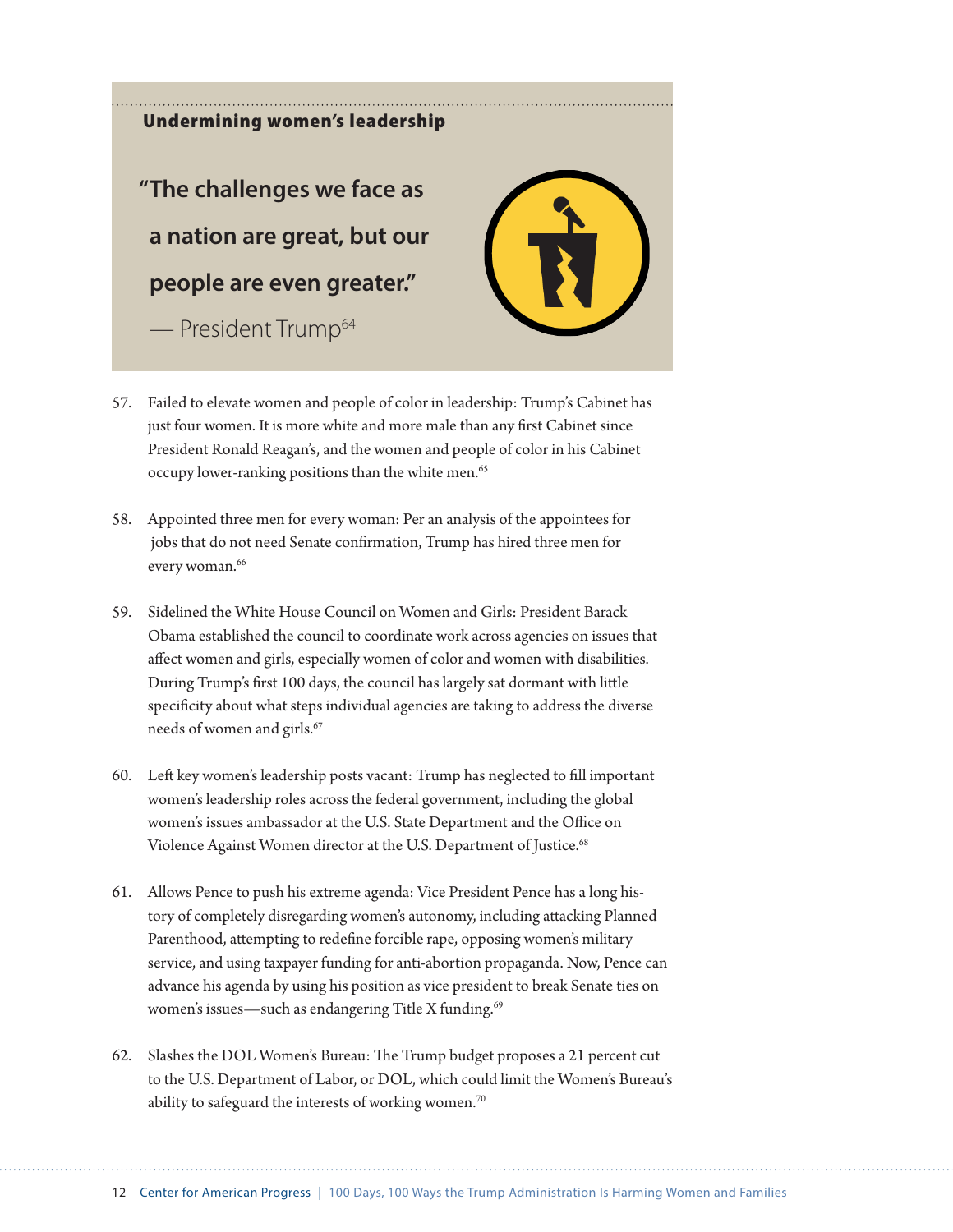- 63. Nominated an anti-worker labor secretary: Trump's first choice, Andrew Puzder, would have been a disastrous labor secretary—he is against the minimum wage, his franchises have repeatedly violated wage and hour laws, and a shocking twothirds of women at his franchises say that they have experienced sexual harassment on the job.71
- 64. Nominated a second anti-worker labor secretary: Trump's second attempt for labor secretary, Alexander Acosta, also has a troubling anti-worker and antiwomen history. When he oversaw the Justice Department's Civil Rights Division, it violated federal law by blacklisting progressive applicants and attorneys, brought significantly fewer sex and race employment discrimination cases than past administrations, and defended voter suppression. He also oversaw the offer of a lenient plea deal to a billionaire accused of sex crimes with underage girls.72
- 65. Nominated a health secretary who threatens women's health: Tom Price's nomination as secretary of health and human services is a huge step backward for women and families. In addition to his repeated attempts to repeal the Affordable Care Act and defund Planned Parenthood, Price supports allowing insurance companies to discriminate against people with pre-existing conditions, supports major cuts to Medicaid, and does not believe that any women struggle with access to contraceptive coverage.<sup>73</sup>
- 66. Nominated an attorney general who won't defend women's rights: Trump nominated Jeff Sessions as attorney general, despite his troubling record on civil rights and women's rights, including opposition to the Violence Against Women Act and his role in prosecuting activists for helping black communities vote. Installing an extremist as attorney general puts the civil rights of millions of women at risk.<sup>74</sup>
- 67. Elevated staff who espouse extreme anti-woman views: Similarly, Trump's staffer reportedly helping drive women's issues, Senior White House Adviser Stephen Miller, has spoken out against equal pay and affirmative action and even wrote a column defending former Education Secretary Bill Bennett's comment that one could reduce crime by aborting "every black baby in this country." Miller argued that the statement was not racist.<sup>75</sup> Trump's chief strategist is Steve Bannon—former CEO of notoriously misogynist Breitbart News, which published articles such as "Does Feminism Make Women Ugly?" and "There's No Bias Against Women in Tech, They Just Suck at Interviews." When Bannon's ex-wife accused him of domestic violence, she decided not to press charges, reporting that he threatened her. Bannon is beloved by white nationalists from the alt-right to the KKK.<sup>76</sup>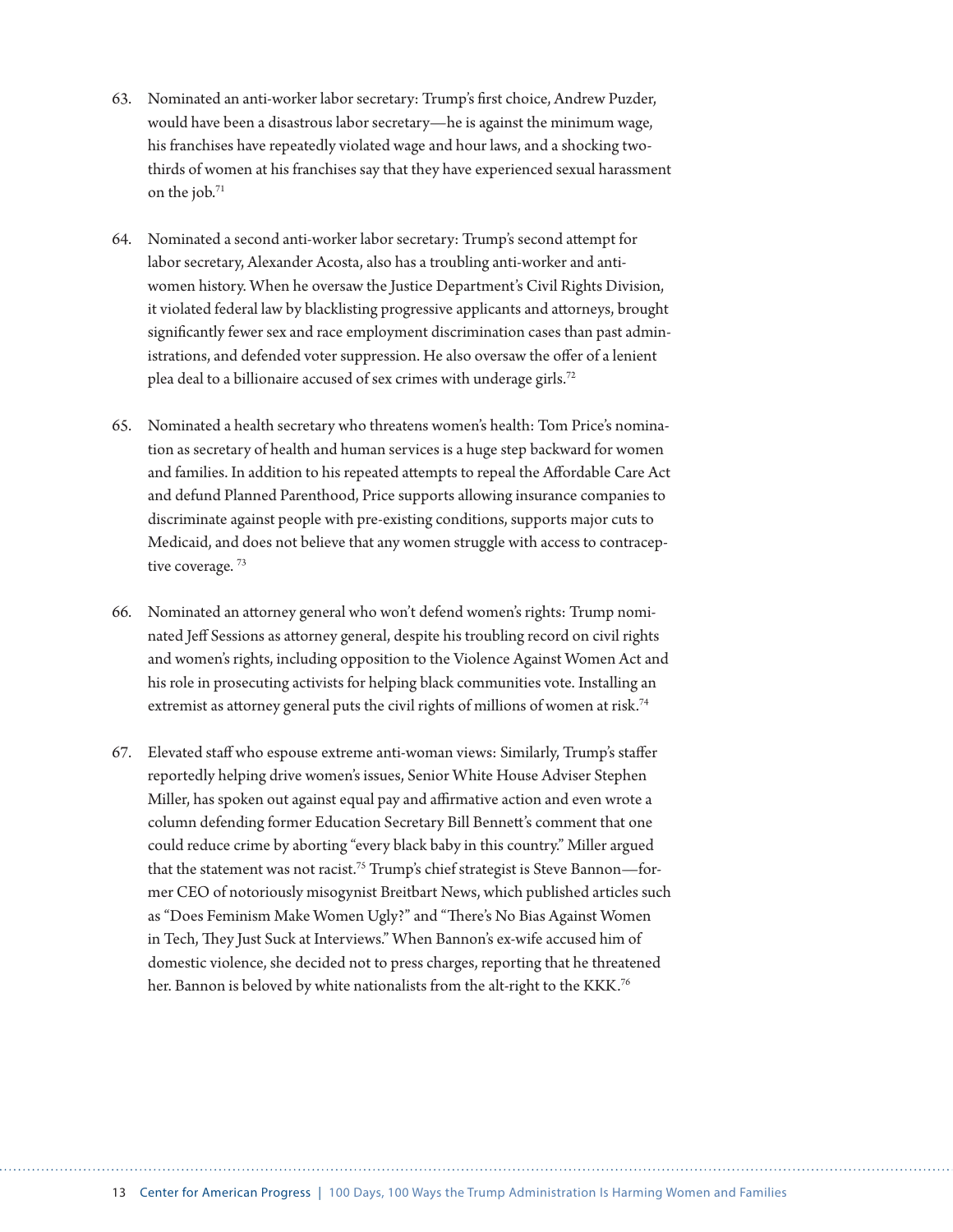### Tearing families apart

**"True love for our people requires us to find common ground, to advance the common good, and to cooperate on behalf of every American child who deserves a much brighter future."**

— President Trump77

- 68. Broke promise not to deport DACA recipients: Despite repeated statements that his administration would not target immigrants who gained legal status through President Obama's Deferred Action for Childhood Arrivals, or DACA, program, about a dozen DACA recipients are currently in federal custody. And in April, Juan Manuel Montes became the first known DACA recipient with active status to be deported by Trump.<sup>78</sup>
- 69. Carried out immigration raids, causing prenatal stress: The immigration raids carried out by the Trump administration could have harmful effects on birth outcomes. A study found that stress created by immigration raids is linked to an increase in premature births and low birth weights.<sup>79</sup>
- 70. Threatened to separate families seeking asylum: Trump's Secretary of Homeland Security John Kelly has at times threatened to split up families at the border families fleeing extreme violence in nations with some of the highest rates of violence against women and girls. In addition to being morally wrong, the plan would be incredibly costly.<sup>80</sup>
- 71. Banned Muslims, twice: After his first Muslim ban was put on hold by multiple federal courts, the administration rewrote it, but the discriminatory intent remains. Part of the order justifies added surveillance of immigrants to supposedly target gender-based violence—even as it shuts out women and girls fleeing violence.<sup>81</sup>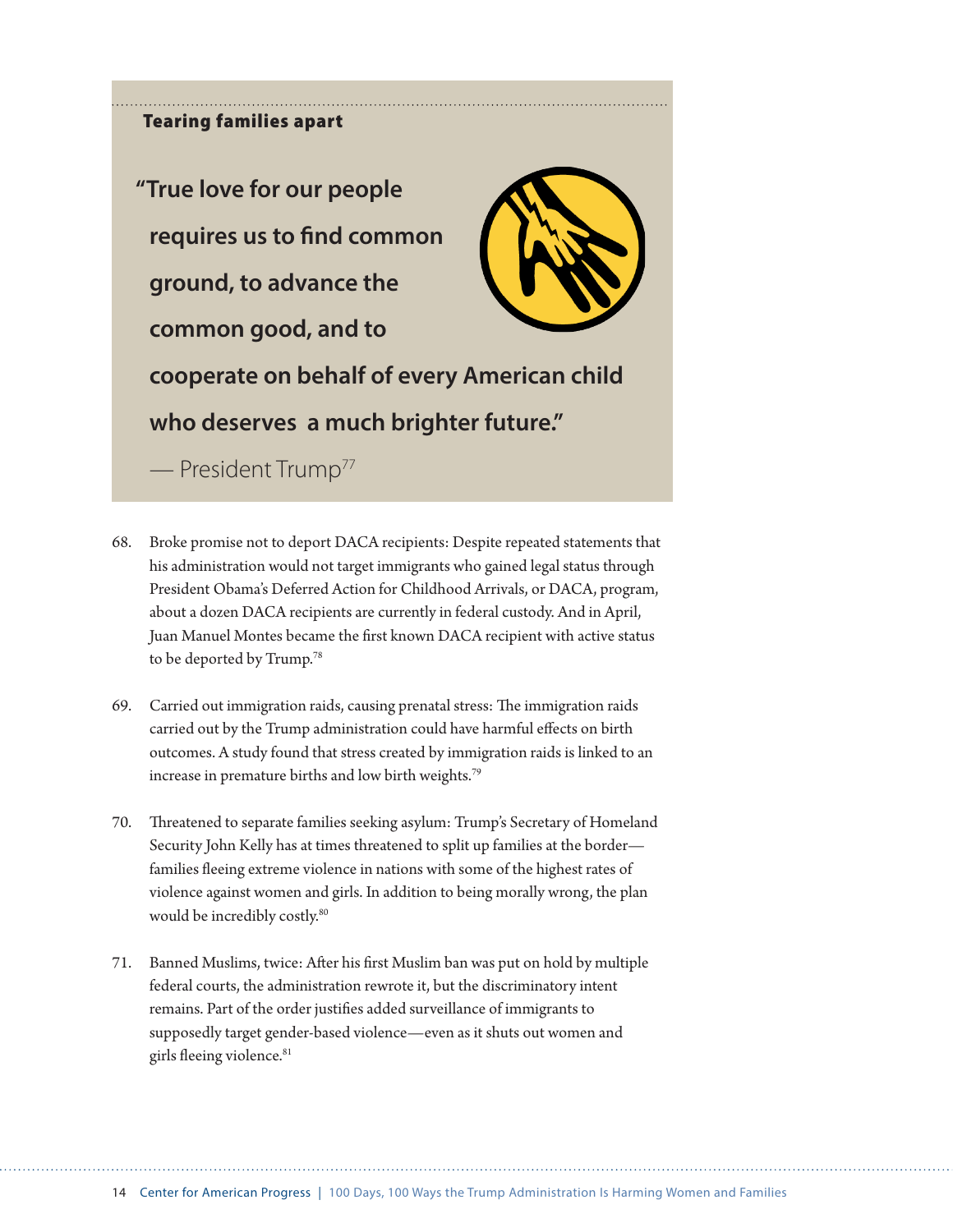- 72. Attacked sanctuary cities: The Trump administration is threatening to pull funding from sanctuary cities—despite evidence that counties with sanctuary policies have less crime and stronger economies. Pulling funding could mean that working families in sanctuary jurisdictions lose access to critical programs supported by Community Development Block Grants.82
- 73. Banned refugees: Trump has twice issued executive orders banning refugee admissions for 120 days and dramatically cutting the number of refugees the United States will resettle in 2017. Neither order has taken effect due of court intervention, but shutting down and slashing the refugee admissions program would leave women and children who have already gone through every step of the process in dangerous situations with no way forward.<sup>83</sup>



- 74. Cuts Meals on Wheels: Trump's budget would cut Meals on Wheels, which serves more than 2 million seniors every year.<sup>85</sup>
- 75. Eliminates a program that helps prevent lead poisoning: Trump's budget would eliminate the Lead Risk Reduction Program, which spends \$2.5 million every year to train workers how to renovate buildings that contain lead paint and provide public education. Lead exposure can cause irreversible brain damage in kids and disproportionately affects families of color.<sup>86</sup>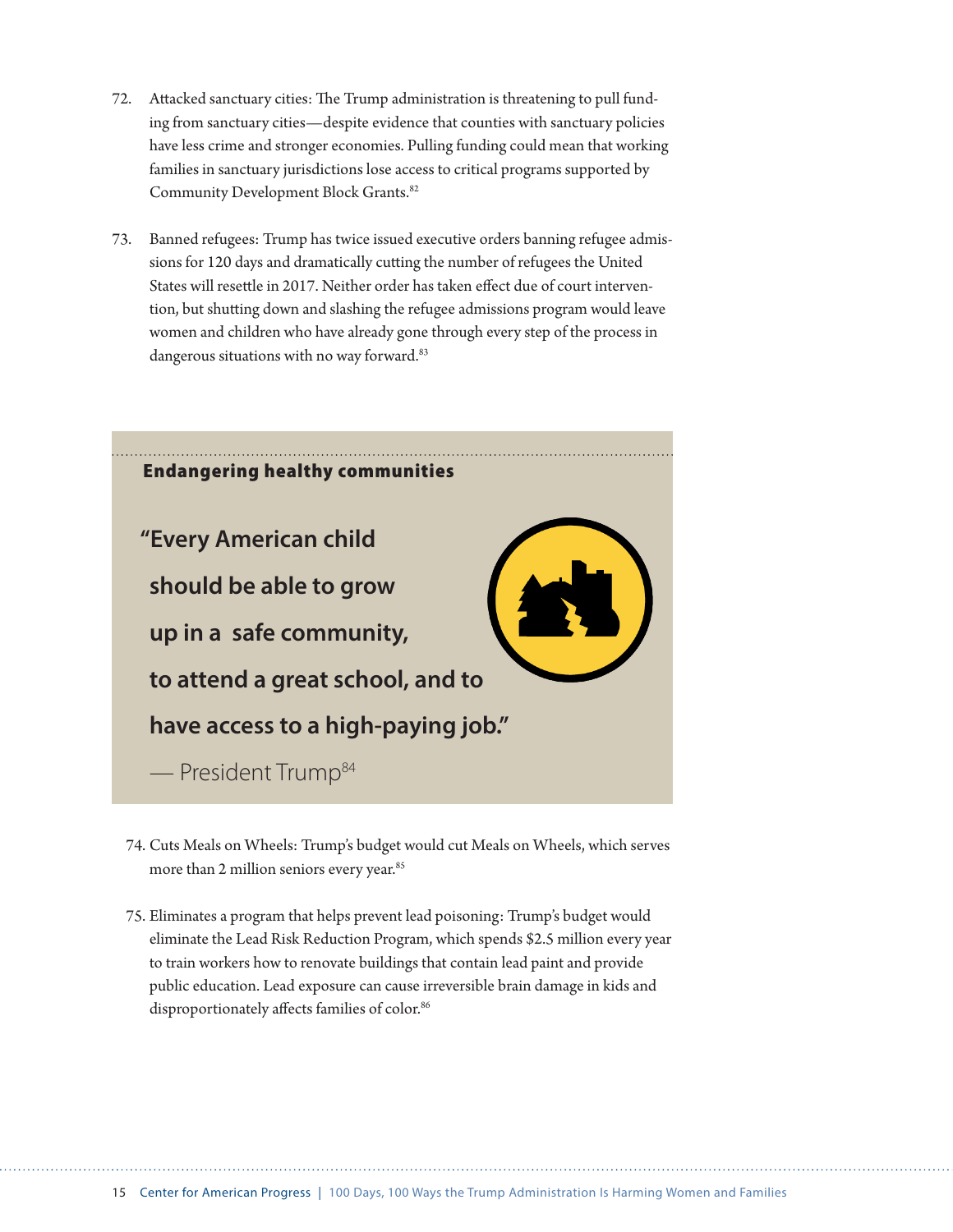- 76. Slashes program that tests dangerous chemicals: Trump's budget would cut the Office of Chemical Safety and Pollution Prevention budget from \$7.5 million to just \$445,000, making it impossible for the department to continue to test endocrine disruptors—chemicals that threaten reproductive health and development.<sup>87</sup>
- 77. Kept a dangerous pesticide on the market: In 2016, Environmental Protection Agency, or EPA, scientists concluded that the agency should ban chlorpyrifos, a common pesticide that causes neurological damage, after finding unsafe levels of the chemical on fruit. But after Dow Chemical, one of the largest producers of products using the chemical that has actively fought EPA limits on the chemical's use, gave \$1 million to President Trump's inaugural committee, the Trump administration rejected the EPA's findings, denied a petition to ban the chemical, and delayed further action until 2022.<sup>88</sup>
- 78. Exacerbates the opioid crisis: Repealing the Affordable Care Act would cause 222,000 people with an opioid addiction to lose insurance. Women are more likely to be prescribed prescription pain relievers and may become dependent on them more quickly than men.<sup>89</sup>
- 79. Added barriers to homeownership: One of Trump's first actions as president ended the Obama-era rule that required the Federal Housing Administration to decrease insurance costs for homeowners. The rule would have made homeownership affordable for 250,000 homebuyers in the next three years. This would especially affect single women, who are the second-largest group of homebuyers and are charged more for home loans than men despite having stronger repayment performance.<sup>90</sup>
- 80. Guts rural infrastructure: The Trump budget would eliminate programs such as the Appalachian Regional Commission, which funds investments in some of the most vulnerable rural communities in the United States. The ARC has helped cut Appalachian poverty almost in half since 1960, but Appalachian families still see higher poverty rates, higher unemployment, and higher infant mortality rates than the rest of the country.<sup>91</sup>
- 81. Turns off the heat: Trump proposed a \$372 million cut to the Low Income Home Energy Assistance Program, which helps families afford heat in the winter months.<sup>92</sup>
- 82. Worsens air pollution: Trump's budget would cut funding for the Clean Air Act in half—despite evidence in favor of the economic and health benefits of the rule. Children who grow up in areas with air pollution are more likely to develop asthma, and research shows that pregnant women living with elevated levels of air pollution are "up to twice as likely" to have a child with autism compared to pregnant women living in areas without much air pollution.<sup>93</sup>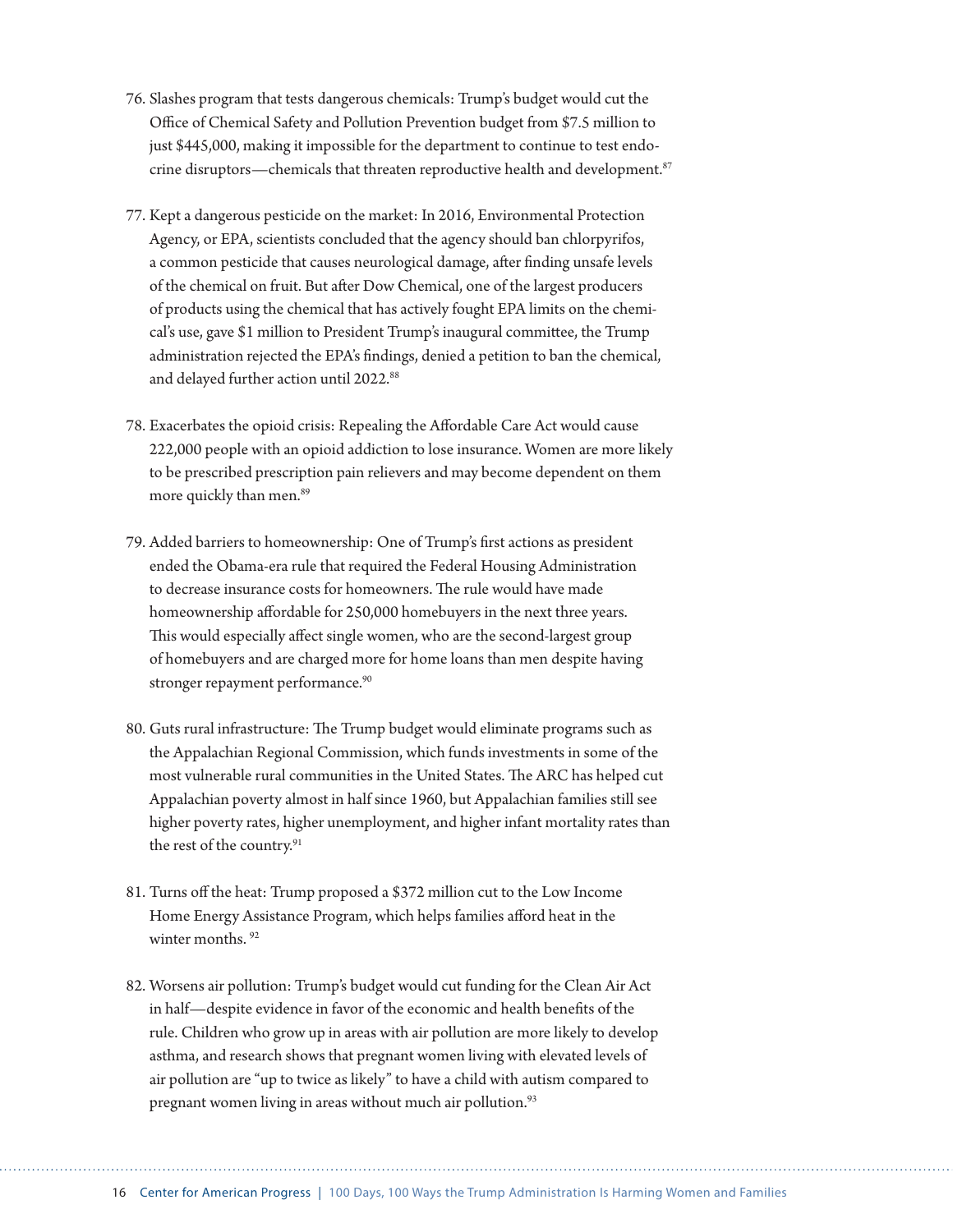

- 83. Guts Medicaid: The Trump-championed American Health Care Act would cut the Medicaid program by \$880 billion, even though 19 million women rely on Medicaid for health insurance coverage. The cuts would especially affect pregnant women, mothers, and children.<sup>95</sup>
- 84. Shifts tax credits: The American Health Care Act would shift refundable tax credits away from the low-income families that need them the most.<sup>96</sup>
- 85. Adds work requirement for new moms: The American Health Care Act allows states to impose a requirement for new moms receiving Medicaid, mandating that they must find work within 60 days of giving birth or risk their losing insurance.<sup>97</sup>
- 86. Expands HSAs: The American Health Care Act would encourage the use of health savings accounts, or HSAs—which benefit the wealthy significantly more than low-income people—at the expense of credits for low-income families.<sup>98</sup>
- 87. Leaves 24 million uninsured: Under the American Health Care Act, 24 million Americans would lose health insurance by 2026.<sup>99</sup>
- 88. Sets up high-risk pools to fail: The American Health Care Act would give states funding they could use to create high-risk pools for people who cannot afford coverage—even though these systems have consistently failed in the past.<sup>100</sup>
- 89. Causes costs to rise: In 2020, the American Health Care Act would cause annual health care costs to spike—by \$3,174 for the average enrollee and by \$8,510 for older enrollees, including senior women. If the Affordable Care Act is repealed, insurers may be allowed to go back to charging women more for their health insurance  $101$
- 90. Allows plans to cover less: The American Health Care Act would eliminate the requirement that plans cover a certain percentage of costs—sparking a race to the bottom for insurance coverage, leaving women and families with fewer options.<sup>102</sup>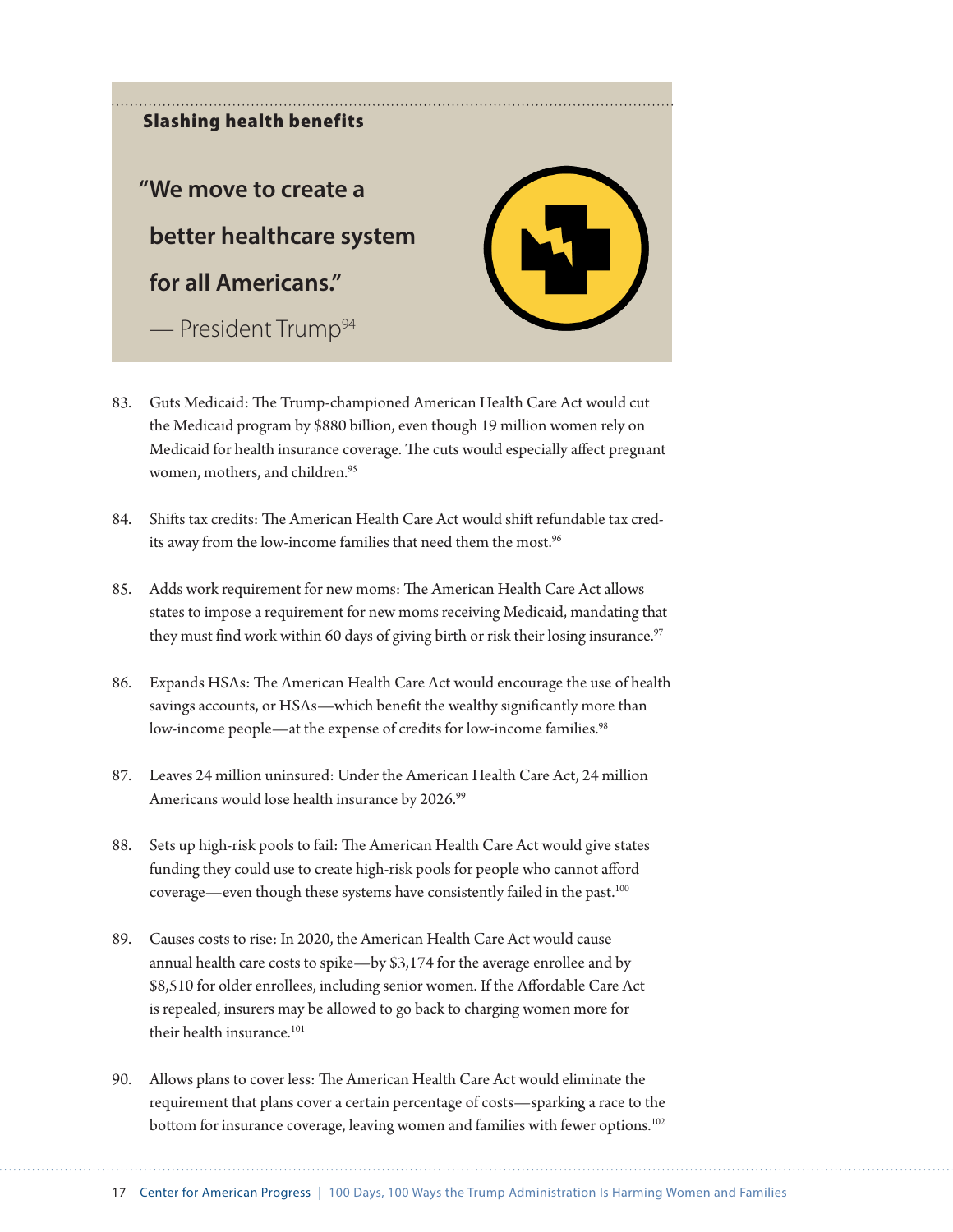- 91. Drives up copays: The American Health Care Act would eliminate cost-sharing subsidies, which lower out-of-pocket costs for copays. A change in copays could disparately affect women since they are more likely to go to the doctor than men.<sup>103</sup>
- 92. Hurts low-income women and women of color the most: All the above problems with the American Health Care Act would disproportionately affect low-income women and women of color.<sup>104</sup>
- 93. Enables insurers to skimp on maternity and prenatal care: Nine million women gained maternity and newborn coverage thanks to the ACA, but the American Health Care Act would make coverage optional for insurers. Before the ACA, 62 percent of plans in the individual market did not cover maternity care. Between slashing benefits, rising premiums, and rising out-of-pocket costs, Trump's plan would place a so-called pregnancy tax on women of childbearing age.<sup>105</sup>
- 94. Lets insurers stop covering mental health care: Women are 40 percent more likely to have mental health needs than men due to a variety of factors, including higher risks of experiencing poverty, increased prevalence of sexual violence, disparate lack of autonomy, and stress from juggling work and caregiving responsibilities.<sup>106</sup> But they could lose mental health coverage under the American Health Care Act. Before the ACA, 18 percent of people in the individual market had plans that did not cover mental health.107
- 95. Ends requirement that insurers cover prescription drugs: Women are more likely than men to need prescription drugs to meet their daily health care needs, but the American Health Care Act would stop requiring insurers to cover them. In 2011, 9 percent of people who got their plans in the individual market did not have prescription drug coverage.<sup>108</sup>
- 96. Enables insurers to stop covering rehabilitative services: Rehabilitative services help ensure that people can adapt and re-learn day-to-day skills after serious health event such as a stroke—which women are more likely to experience. The American Health Care Act would let insurers decide whether to cover these services.<sup>109</sup>
- 97. Makes covering lab tests optional for insurers: The American Health Care Act would allow insurers to stop covering lab tests—which means that women could be forced to gamble with their health if their insurer decides not to cover cancercatching Pap smears and mammograms.<sup>110</sup>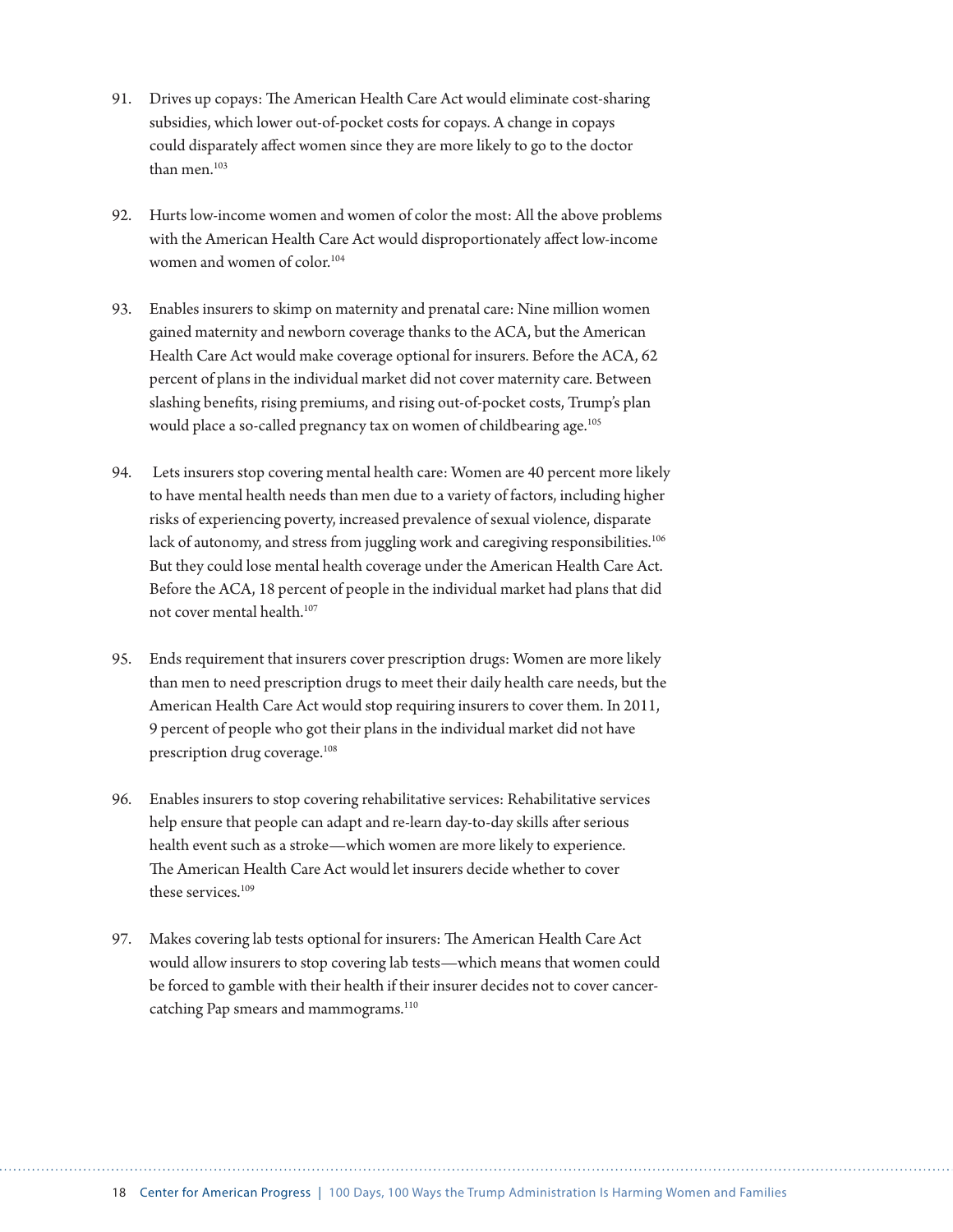- 98. Allows insurers to stop coverage of doctor visits: Women make up approximately 60 percent of outpatient visits, which include going to the doctor's office, a clinic, or a same-day surgery center. But the American Health Care Act would allow insurance companies to stop covering them.<sup>111</sup>
- 99. Lets insurers refuse to cover emergency room visits: Women account for 6 in 10 visits to the emergency room. In an emergency, no one should have to worry about whether their insurance will cover lifesaving care. But Trump does not think insurers should have to provide this coverage.<sup>112</sup>
- 100. Permits insurers to slash hospitalization coverage: The threat of losing guarantees of coverage for hospitalizations, as seen under the American Health Care Act, would have a disproportionate effect on women, who are 70 percent more likely than men to have had an inpatient hospital stay.<sup>113</sup>

### Conclusion

The first 100 days of the Trump administration has revealed not only a lack of understanding about the interconnected challenges that women face but also a comprehensive assault on women's progress. These misguided actions are creating damaging consequences for women and their families and further demonstrate how out of touch this administration is with women's lives. If the first 100 days are any indication of what is in store, women's progress is in peril.

*Sunny Frothingham is a Senior Researcher at the Center for American Progress. Shilpa Phadke is the Senior Director of the Women's Initiative at the Center.*

*The authors would like to thank Maura Calsyn, Laura E. Durso, Jocelyn Frye, Katie Hamm, Thomas Huelskoetter, Katherine Gallagher Robbins, Tom Jawetz, Jamila Taylor, and Heidi Williamson.*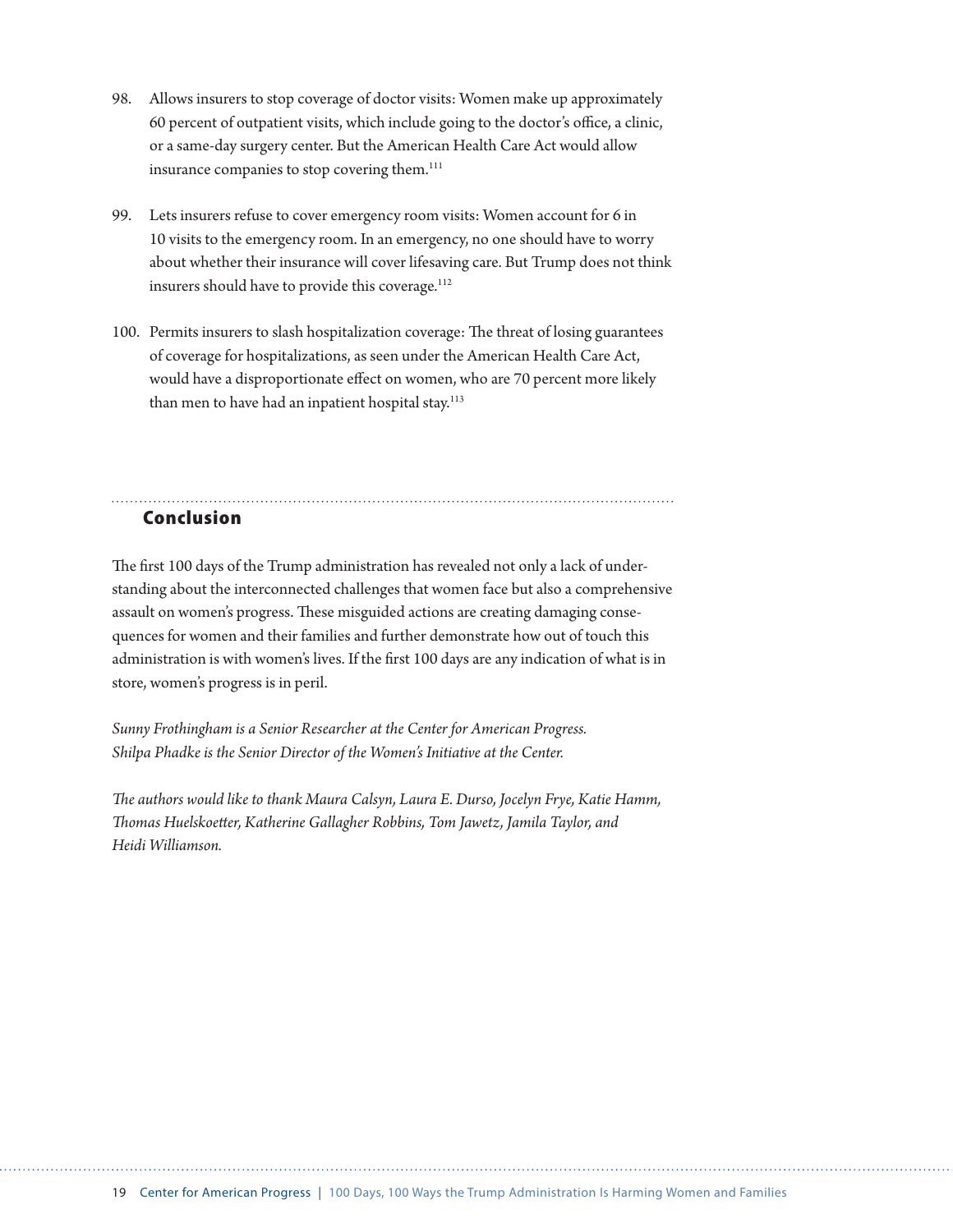#### Endnotes

- 1 Sarah Frostenson, "The Women's Marches may have been the largest demonstration in US history," Vox, January 31, 2017, available at http://www.vox.com/2017/1/22/ 14350808/womens-marches-largest-demonstration-ushistory-map.
- 2 Ryan Koronowski, "Trump made a lot of promises about what he will do as president. We've documented 663 of them," ThinkProgress, January 19, 2017, available at https:// thinkprogress.org/trump-made-a-lot-of-promises-aboutwhat-he-will-do-as-president-weve-documented-663-ofthem-3d28f0131e7f.
- 3 The White House, "Remarks by President Trump in Joint Address to Congress," Press release, February 28, 2017, available at https://www.whitehouse.gov/the-pressoffice/2017/02/28/remarks-president-trump-joint-addresscongress.
- 4 Heidi Hartman and others, "How the New Overtime Rule Will Help Women & Families" (Washington: Institute for Women's Policy Research, 2015), available at https://iwpr.org/wp-content/uploads/wpallimport/files/iwpr-export/publications/ Women%20and%20Overtime%20(Final).pdf; Institute for Women's Policy Research, "Nearly Half of Currently Exempt Single Mothers and Black and Hispanic Women Workers Will Gain Coverage Under DOL's New Proposed Overtime Salary Threshold," Press release, August 11, 2015, available at https://iwpr.org/nearly-half-of-currently-exempt-singlemothers-and-black-and-hispanic-women-workers-willgain-coverage-under-dols-new-proposed-overtime-salarythreshold.
- 5 Quil Lawrence "Some VAs Are Dropping Veteran Caregivers From Their Rolls," NPR, April 7, 2017, available http:// www.npr.org/2017/04/05/522690583/caregivers-forveterans-dropped-from-va-plan?utm\_source=twitter. com&utm\_medium=social&utm\_campaign=npr&utm\_ term=nprnews&utm\_content=20170405.
- 6 David Madland and Karla Walter, "Congressional Vote Threatens Paychecks and Workplace Safety for Millions of Federal Contractors," Center for American Progress Action Fund, January 31, 2017, available at https:// www.americanprogressaction.org/issues/economy/ news/2017/01/31/165875/congressional-vote-threatenspaychecks-and-workplace-safety-for-millions-of-federalcontractors; David Madland and Karla Walter, "For Workers Who Supported Trump, Their Loyalty Has Been Repaid With Betrayal," Inside Sources, March 29, 2017, available at http:// www.insidesources.com/workers-supported-trump-loyaltyrepaid-betrayal.
- 7 Madland and Walter, "Congressional Vote Threatens Paychecks"; Hannah Levintova, "In One Executive Order, Trump Revoked Years of Workplace Protections for Women," Mother Jones, April 5, 2017, available at http://www. motherjones.com/politics/2017/04/trump-just-revokedprotections-women-workplace; Women in the World Staff, "Trump quietly revoked Fair Pay Order, leaving women vulnerable to workplace abuse," The New York Times, April 7, 2017, available at http://nytlive.nytimes.com/womenintheworld/2017/04/04/trumps-revocation-of-fair-pay-orderleaves-women-vulnerable-to-workplace-abuse.
- 8 Judd Legum, "Trump hiring freeze forces suspension of military child care programs," ThinkProgress, February 21, 2017, available at https://thinkprogress.org/trump-hiringfreeze-forces-suspension-of-military-child-care-programs-3dbd6a7b7fa3.
- 9 Joe Valenti and Marcus Stanley, "Another day, another dollar for retirement advice rip-offs," The Hill, March 3, 2017, available at http://thehill.com/blogs/pundits-blog/ finance/322251-another-day-another-dollar-for-retirement-advice-rip-offs; Sarah Jane Glynn and Christian Weller, "The Gender Wage Gap and Women's Retirement Security Go Hand in Hand," The Huffington Post, April 11, 2016, available at http://www.huffingtonpost. com/sarah-jane-glynn/gender-wage-gap-retirementsecurity\_b\_9661748.html?1460396335; Joe Valenti, "The Fiduciary Rule Would Put Savers' and Retirees' Best Interests First: Testimony before the U.S. Department of Labor" (Washington: Center for American Progress, 2015), available at https://www.americanprogress.org/issues/economy/ reports/2015/08/12/119299/the-fiduciary-rule-would-putsavers-and-retirees-best-interests-first.
- 10 Madland and Walter, "Congressional Vote Threatens Paychecks"; Levintova, "In One Executive Order, Trump Revoked Years of Workplace Protections for Women."
- 11 Office of Management and Budget, *America First: A Budget Blueprint to Make America Great Again* (Executive Office of the President, 2017), available at https://www.whitehouse. gov/sites/whitehouse.gov/files/omb/budget/fy2018/2018\_ blueprint.pdf.

12 Ibid.

13 Ibid.

14 Ibid.

- 15 Sejal Singh, Laura E. Durso, and Aaron Tax, "The Trump Administration Is Rolling Back Data Collection on LGBT Older Adults," Center for American Progress, March 20, 2017, available at https://www.americanprogress.org/issues/lgbt/ news/2017/03/20/428623/trump-administration-rollingback-data-collection-lgbt-older-adults; Center for American Progress and the Movement Advancement Project, "Paying An Unfair Price: The Financial Penalty for LGBT Women in America" (2015), available at http://www.lgbtmap.org/file/ paying-an-unfair-price-lgbt-women.pdf.
- 16 Antoinette Flores, "The Big Difference Between Women and Men's Earnings After College" (Washington: Center for American Progress, 2016), available at https://www.americanprogress.org/issues/education/reports/2016/09/13/143412/ the-big-difference-between-women-and-mens-earningsafter-college/; Shahien Nasiripour, "Betsy DeVos Hands Victory to Loan Firm Tied to Adviser Who Just Quit," Bloomberg, March 20, 2017, available at https://www.bloomberg.com/ news/articles/2017-03-20/betsy-devos-hands-victory-toloan-firm-tied-to-adviser-who-just-quit.
- 17 Rebecca Vallas, Katherine Gallagher Robbins, and Jackie Odum, "5 Ways President Trump's Agenda Is a Disaster for People with Disabilities," Center for American Progress, March 8, 2017, available at https://www.americanprogress. org/issues/poverty/news/2017/03/08/427629/5-wayspresident-trumps-agenda-disaster-people-disabilities; Vicki A. Freedman, Douglas A. Wolf, and Brenda C. Spillman, "Disability-Free Life Expectancy Over 30 Years: A Growing Female Disadvantage in the US Population," *American Journal of Public Health 106* (6) (2016): 1079–1085, available at http://ajph.aphapublications.org/doi/abs/10.2105/ AJPH.2016.303089; Wage and Hour Division, *Fact Sheet #39: The Employment of Workers with Disabilities at Subminimum Wages* (U.S. Department of Labor, 2008), available at https:// www.dol.gov/whd/regs/compliance/whdfs39.htm.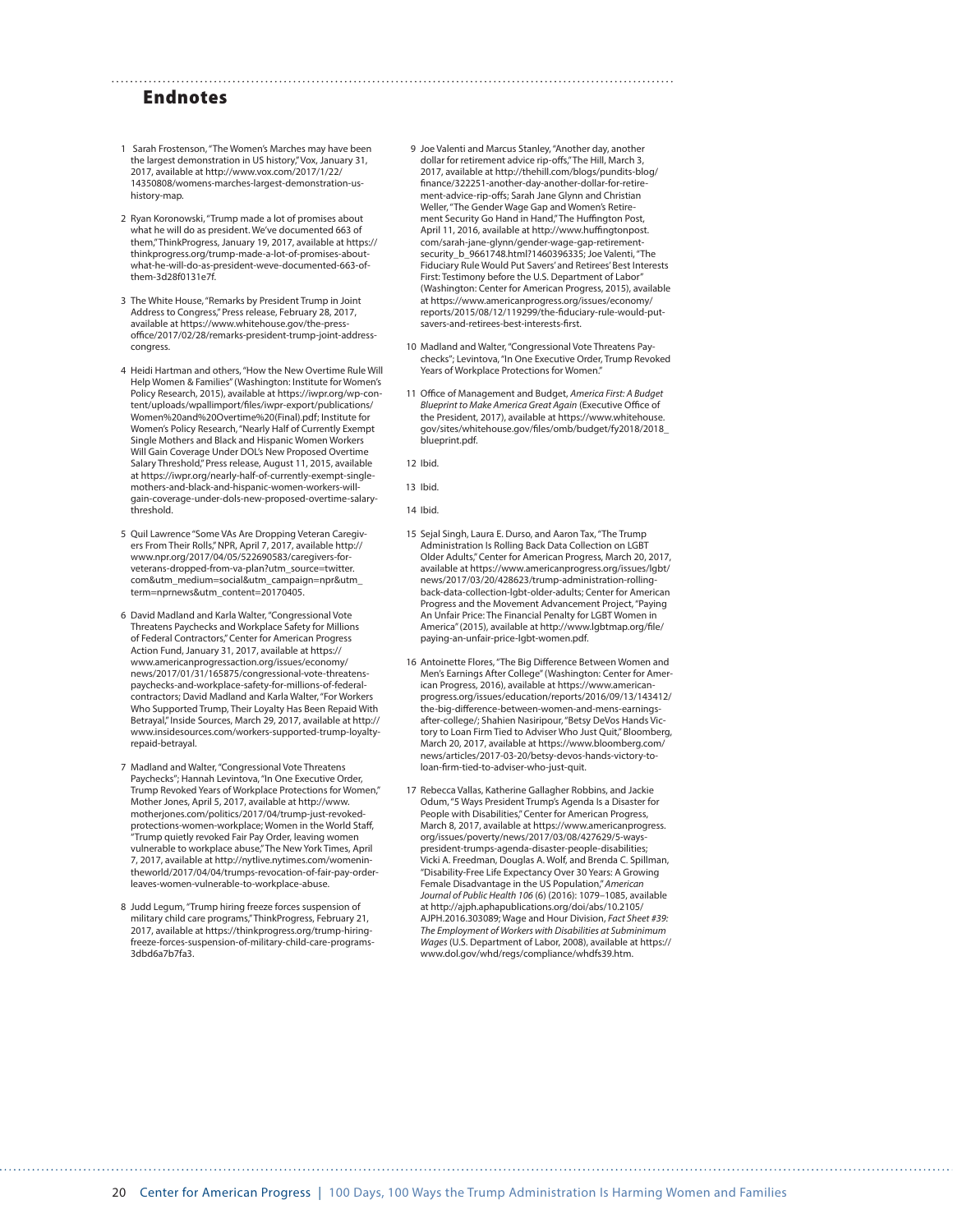- 18 The White House, "Remarks by President Trump in Joint Address to Congress."
- 19 Office of Management and Budget, *America First*.
- 20 Rebecca Ullrich and Leila Schochet, "When President Trump Speaks, Our Children Are Listening," Center for American Progress, January 27, 2017, available at https:// www.americanprogress.org/issues/early-childhood/ news/2017/01/27/297352/when-president-trump-speaksour-children-are-listening; Maureen B. Costello, "The Trump Effect: The Impact of The 2016 Presidential Election on Our Nation's Schools" (Atlanta: Southern Poverty Law Center, 2016), available at https://www.splcenter.org/20161128/ trump-effect-impact-2016-presidential-election-ournations-schools.
- 21 Office of Management and Budget, *America First*.
- 22 Ibid.
- 23 Jeremy W. Peter, Jo Becker, and Julie Hirschfeld Davis, "Trump Rescinds Rules on Bathrooms for Transgender Students," *The New York Times*, February 22, 2017, available at https://www.nytimes.com/2017/02/22/us/politics/devossessions-transgender-students-rights.html.
- 24 Stephenie Johnson and others, "The Trump-DeVos Budget Would Dismantle Public Education, Hurting Vulnerable Kids, Working Families, and Teachers," Center for American Progress, March 17, 2017, available at https://www.americanprogress.org/issues/education/news/2017/03/17/428598/ trump-devos-budget-dismantle-public-education-hurtingvulnerable-kids-working-families-teachers; Erin Prangley, "School Vouchers Discriminate — Don't Do the Voucher Hustle," AAUW, January 26, 2015, available at http://www. aauw.org/2015/01/26/voucher-hustle/.
- 25 Meg Benner and Rebecca Ullrich, "Betsy DeVos' Threat to Children with Disabilities" (Washington: Center for American Progress, 2017), available at https://www.americanprogress. org/issues/education/reports/2017/02/02/298010/betsydevos-threat-to-children-with-disabilities; Dana Goldstein, "Special Ed School Vouchers May Come With Hidden Costs," *The New York Times*, April 11, 2017, available at https://www. nytimes.com/2017/04/11/us/school-vouchers-disability. html?smid=tw-nytnational&smtyp=cur&\_r=0.
- 26 Johnson and others, "The Trump-DeVos Budget"; Boys and Girls Clubs of America, "Measuring the Impact of the Boys and Girls Clubs: 2016 National Outcomes Report" (2016), available at https://www.bgca.org/about-us/club-impact.
- 27 Erica L. Green, "2 Education Dept. Picks Raise Fears on Civil Rights Enforcement," *The New York Times*, April 4, 2017, available at https://www.nytimes.com/2017/04/04/us/politics/ carlos-muniz-candace-jackson-education.html?\_r=0; Annie Waldman, "DeVos Pick to Head Civil Rights Office Once Said She Faced Discrimination for Being White," ProPublica, April 14, 2017, available at https://www.propublica.org/article/ devos-candice-jackson-civil-rights-office-education-department.
- 28 Lara Burt, "Youth Homelessness and the Uncertain Future in the Trump Administration," New America, February 2, 2017, available at https://www.newamerica.org/family-centeredsocial-policy/blog/youth-homelessness-and-uncertain-future-trump-administration; Shabab Ahmed Mirza, "Housing is an LGBTQ issue and #CarsonCant protect us," Medium, January 12, 2017, available at https://medium.com/@ ohaiShabab/housing-is-an-lgbtq-issue-and-carsoncantprotect-us-10430ecc5f68.
- 29 Benjamin Wermund and Kimberly Hefling, "Trump's education secretary pick supported anti-gay causes," Politico, November 25, 2016, available at http://www.politico.com/ story/2016/11/betsy-devos-education-secretary-civil-rightsgay-transgender-students-231837; Scott Jaschik, "Who Are Pell Grant Recipients?", Inside Higher Ed, July 22, 2009, available at https://www.insidehighered.com/news/2009/07/22/ pell.
- 30 Office of Management and Budget, *America First*.
- 31 Jamila K. Taylor and Maura Calsyn, "The American Health Care Act is a disaster for women. But it may get even worse," Medium, March 23, 2017, available at https://medium. com/@amprog/the-american-health-care-act-is-a-disasterfor-women-but-it-may-get-even-worse-756b4513f6c0; Planned Parenthood Federation of America, "Rolling Back the ACA's Essential Health Benefits Will Hurt Women," Press release, March 24, 2017, available at https://www.plannedparenthood.org/about-us/newsroom/press-releases/rollingback-the-acas-essential-health-benefits-will-hurt-women.
- 32 The White House, "Remarks by President Trump in Joint Address to Congress."
- 33 Center for American Progress, "Statement: By Eliminating Title X Protections, Anti-Choice Politicians Continue Attack on Women's Access to Health Care," Press release, March 30, 2017, available at https://www.americanprogress.org/press/ statement/2017/03/30/429603/statement-eliminatingtitle-x-protections-anti-choice-politicians-continue-attackwomens-access-health-care/; Kiersten Gillette-Pierce and Jamila Taylor, "The Threat to Title X Family Planning: Why It Matters and What's at Stake for Women" (Washington: Center for American Progress, 2017), available at https://www.americanprogress.org/issues/women/ reports/2017/02/09/414773/the-threat-to-title-x-familyplanning/.
- 34 Jamila Taylor, "5 Ways the Republican ACA Repeal Bill Would Roll Back Progress on Health Insurance Coverage for Low-Income Women," Center for American Progress, March 20, 2017, available at https://www.americanprogress.org/ issues/healthcare/news/2017/03/20/428706/5-ways-republican-aca-repeal-bill-roll-back-progress-health-insurancecoverage-low-income-women/.
- 35 Dan Diamond, "Trump budget cuts NIH by \$6 billion, consolidates AHRQ," Politico, March 16, 2017, available at http:// www.politico.com/tipsheets/politico-pulse/2017/03/trumpbudget-cuts-nih-by-6-billion-consolidates-ahrq-219257.
- 36 Center for American Progress, "Release: Global Gag Rule Would Mean More Maternal Deaths, Unintended Pregnancies, and Higher Rates of Unsafe Abortion," Press release, January 23, 2017, available at https://www.americanprogress.org/press/release/2017/01/23/296969/releaseglobal-gag-rule-would-mean-more-maternal-deaths-unintended-pregnancies-and-higher-rates-of-unsafe-abortion/.
- 37 Chloe Cooney, "How the Trump Administration Is Defunding Women and Girls Worldwide," Planned Parenthood, April 4 2017, available at https://www.plannedparenthoodaction. org/blog/how-the-trump-administration-is-defunding-women-and-girls-worldwide; Human Rights Watch, "US Ends Funding for Global Women's Health Agency," April 5, 2017, available at https://www.hrw.org/news/2017/04/05/ us-ends-funding-global-womens-health-agency.
- 38 Taylor, "5 Ways the Republican ACA Repeal Bill Would Roll Back Progress on Health Insurance Coverage for Low-Income Women"; Center for American Progress, "Statement: By Eliminating Title X Protections, Anti-Choice Politicians Continue Attack on Women's Access to Health Care."
- 39 Ricardo Alonso-Zaldivar, "Trump health pick Seema Verma says maternity coverage should be optional," *Chicago Tribune*, February 16, 2017, available at http://www.chicagotribune. com/lifestyles/health/ct-trump-health-pick-says-maternitycoverage-should-be-optional-20170216-story.html.
- 40 Hannah Albarazi, "White House Proposes Immediate Cuts To Pell Grants, HIV Research, Food Assistance," CBS San Francisco, March 29, 2017, available at http://sanfrancisco. cbslocal.com/2017/03/29/congresswoman-rebukes-whitehouse-proposal-to-cut-2017-pell-grants-hiv-research/; Office of Management and Budget, America First.
- 41 Ally Boguhn, "Trump Vows to Make Hyde 'Permanent,' Asks Anti-Choice Leaders to Join 'Pro-Life' Coalition," Rewire, September 16, 2017, available at https://rewire.news/ article/2016/09/16/trump-vows-make-hyde-permanentcalls-anti-choice-leaders-join-pro-life-coalition.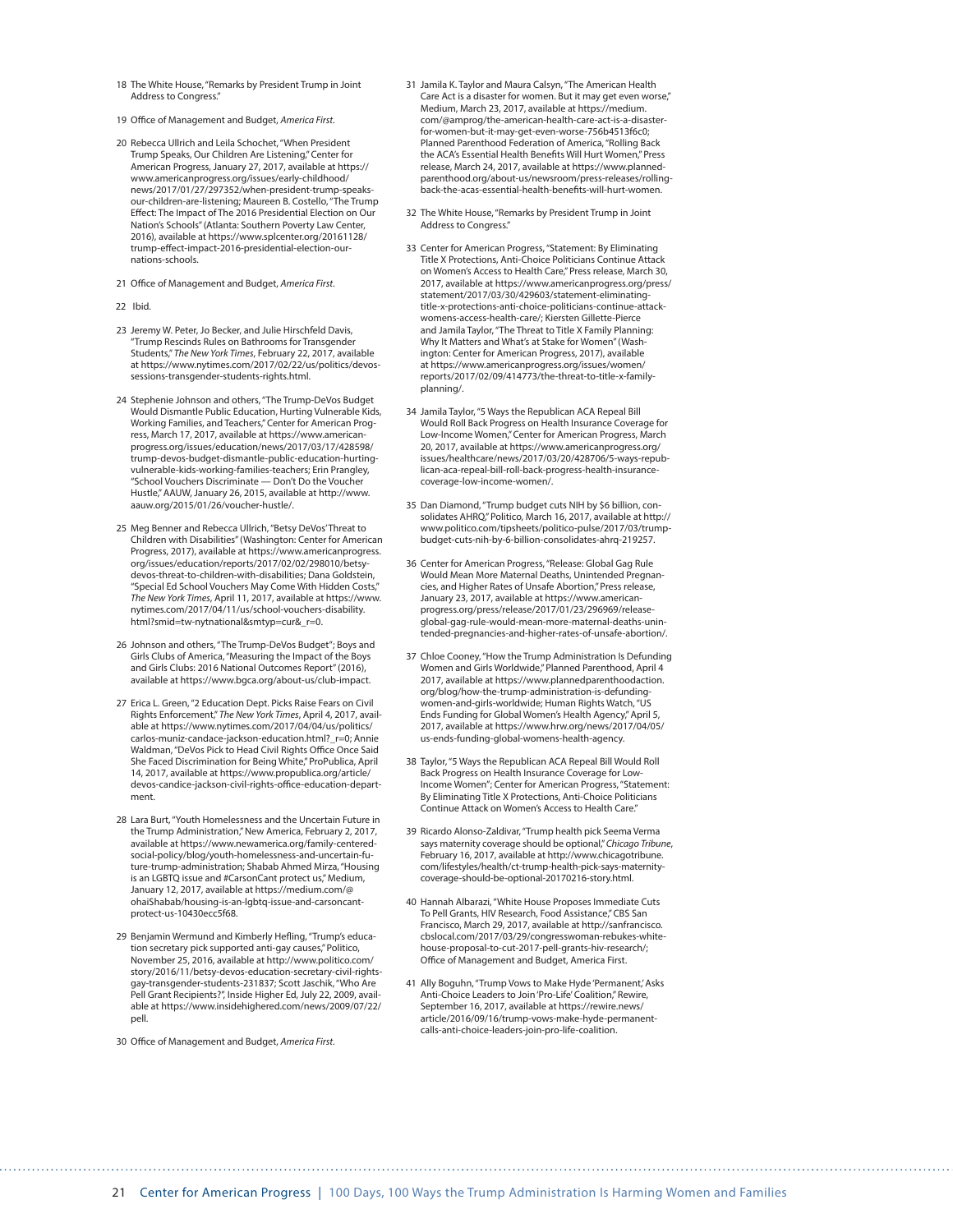- 42 Sarah Posner, "Leaked Draft of Trump's Religious Freedom Order Reveals Sweeping Plans to Legalize Discrimination," *The Nation*, February 1, 2017, available at https://www. thenation.com/article/leaked-draft-of-trumps-religiousfreedom-order-reveals-sweeping-plans-to-legalizediscrimination/.
- 43 Office of Management and Budget, *America First*; Noam N. Levey, "Trump budget envisions big cuts for health and human services," *Los Angeles Times*, March 16, 2017, available at http://www.latimes.com/politics/washington/la-na-essential-washington-updates-trump-budget-envisions-big-cutsfor-1489664310-htmlstory.html.
- 44 The White House, "Remarks by President Trump in Joint Address to Congress."
- 45 Garrett Epps, "Trump Tried to Intimidate the Judges Over His Ban, and He Failed," *The Atlantic*, February 10, 2017, available at https://www.theatlantic.com/politics/ archive/2017/02/trump-tried-to-intimidate-the-judges-over-his-ban-and-he-failed/516294/; Dahlia Lithwick, "Why Trump Has Declared War on the Judiciary," Slate, February 1, 2017, available at http://www.slate.com/articles/news\_and\_ politics/jurisprudence/2017/02/why\_donald\_trump\_has\_ declared\_war\_on\_the\_judiciary.html.
- 46 Michele L. Jawando, "Trump Promised that His Supreme Court Nominee Would Rule Against Women's Reproductive Rights," Center for American Progress, January 31, 2017, available at https://www.americanprogress.org/issues/ courts/news/2017/01/31/297807/trump-promised-thathis-supreme-court-nominee-would-rule-against-womensreproductive-rights/; Samantha Cooney, "Here's Where Donald Trump's Supreme Court Picks Stand on Abortion," Motto, January 30, 2017, available at http://motto.time. com/4653998/donald-trump-abortion-supreme-court/.
- 47 Office of Management and Budget, *America First*.
- 48 Marsha Mercer, "Can We Still Vote?", AARP, August 30, 2012, available at http://www.aarp.org/politics-society/ government-elections/info-01-2012/voter-id-lawsimpact-older-americans.html; Pam Fessler, "Justice Department Reverses Position On Texas Voter ID Law Case," NPR, February 27, 2017, available at http://www.npr. org/2017/02/27/517558469/justice-department-reversesposition-on-texas-voter-id-law-case.
- 49 Jocelyn Frye and Michele L. Jawando, "5 Ways the Nomination of Neil Gorsuch Threatens Women's Rights," Center for American Progress, March 23, 2017, available at https://www.americanprogress.org/issues/courts/ news/2017/03/23/429063/5-ways-nomination-neil-gorsuchthreatens-womens-rights/.
- 50 Ibid.
- 51 Rebecca Buckwalter-Poza, "Judge Gorsuch Threatens the Dignity of LGBT People," Center for American Progress, March 20, 2017, available at https://www.americanprogress. org/issues/lgbt/news/2017/03/20/428585/judge-gorsuchthreatens-dignity-lgbt-people/; Frye and Jawando, "5 Ways the Nomination of Neil Gorsuch Threatens Women's Rights."
- 52 Frye and Jawando, "5 Ways the Nomination of Neil Gorsuch Threatens Women's Rights."
- 53 Ibid.
- 54 The White House, "Remarks by President Trump in Joint Address to Congress."
- 55 Melissa Jeltsen, "Trump's Budget Could Decimate A Lifeline For Abused Women," The Huffington Post, April 10, 2017, available at http://www.huffingtonpost.com/entry/nationaldomestic-violence-hotline\_us\_58e3f1f4e4b0d0b7e1657fb0 ?section=politics.
- 56 Danielle Paquette, "It's not clear if Jeff Sessions thinks grabbing a woman by the crotch is sexual assault," The Washington Post, November 18, 2016, available at https:// www.washingtonpost.com/news/wonk/wp/2016/11/18/ its-not-clear-if-trump-attorney-general-sessions-thinksgrabbing-a-woman-by-the-crotch-is-sexual-assault/?utm\_ term=.9ea50a95f6ef.
- 57 Nick Anderson, "Under DeVos, Education Department likely to make significant shift on sexual assault," *The Washington Post*, January 18, 2017, available at https://www.washingtonpost.com/news/grade-point/wp/2017/01/18/underdevos-education-department-likely-to-make-significantshift-on-sexual-assault/?utm\_term=.c69e7b4f6424.
- 58 Ted Johnson, "President Trump: 'I Don't Think Bill O'Reilly Did Anything Wrong,'" Variety, April 5, 2017, available at http:// variety.com/2017/tv/news/trump-bill-oreilly-did-nothingwrong-1202023359/; Jenna Johnson, "Donald Trump defends Roger Ailes, casts suspicion on his accusers," *The Washington Post*, July 24, 2016, available at https://www. washingtonpost.com/news/post-politics/wp/2016/07/24/ donald-trump-defends-roger-ailes-casts-suspicion-on-his-accusers/?utm\_term=.85507319eb19.
- 59 Marie Solis, "Trump plans to eliminate 25 violence against women grant programs as way to cut spending," Mic, January 19, 2017, available at https://mic.com/articles/165980/ trump-plans-to-eliminate-25-violence-against-womengrant-programs-as-way-to-cut-spending#.7WPJcARja; Office of Management and Budget, *America First*.
- 60 Ben Kentish, "US Muslims warned not to wear hijab after Donald Trump's shock election victory," *The Independent*, November 9, 2016, available at http://www.independent. co.uk/news/world/americas/us-elections/us-election-muslims-react-donald-trump-islam-islamophobia-a7408401. html; Mark Gomez, "Hijab-wearing woman describes San Jose State attack," *The Mercury News*, November 9, 2016, available at http://www.mercurynews.com/2016/11/09/ woman-wearing-hijab-attacked-at-san-jose-state/; Jack Jenkins, "Just two days after Trump's election, reports of anti-Islam attacks spike," ThinkProgress, November 10, 2016, available at https://thinkprogress.org/islamophobia-twodays-since-election-c4e20bc4c18c; Adam Hamze, "Muslim Women Across America Face Attacks In The Wake Of Donald Trump's Win," The Huffington Post, November 11, 2016, available at http://www.huffingtonpost.com/entry/attacksmuslim-women-trump\_us\_5824f46ce4b0ddd4fe798f10; Kristine Phillips, "A Muslim teacher receives an anonymous note about her headscarf: 'Hang yourself with it,'" The Huffington Post, November 16, 2016, available at https://www.washingtonpost.com/news/post-nation/ wp/2016/11/12/a-muslim-teacher-receives-an-anonymous-note-about-her-headscarf-hang-yourself-withit/?utm\_term=.91ed5a0993e2; Sean Rossman, "DA: Man kicked Muslim woman at JFK airport, said 'Trump is here now,'" *USA Today*, January 27, 2017, available at https:// www.usatoday.com/story/news/nation-now/2017/01/27/ da-man-kicked-muslim-woman-jfk-airport-said-trump-herenow/97145286/; Carol Kuruvilla, "Anti-Muslim Hate Crimes Are Spiking In The U.S. Donald Trump Won't Speak Up," The Huffington Post, February 27, 2017, available at http:// www.huffingtonpost.com/entry/trump-islamophobiaanti-semitism\_us\_58b08debe4b0780bac2938b4; Myra Sanchick, "'Beat me like an animal:' Muslim woman says attacker ripped off her hijab, cut her with knife," Fox 6 Now, April 11, 2017, available at http://fox6now.com/2017/04/11/ beat-me-like-an-animal-alleged-attacker-rips-off-muslimwomans-hijab-cuts-her-with-knife-on-citys-south-side/.
- 61 Katie Mettler, "'This is really unprecedented': ICE detains woman seeking domestic abuse protection at Texas courthouse," *The Washington Post*, February 16, 2017, available at https://www.washingtonpost.com/news/morning-mix/ wp/2017/02/16/this-is-really-unprecedented-ice-detainswoman-seeking-domestic-abuse-protection-at-texascourthouse/?utm\_term=.7758cd0cb553; James Queally, "Latinos are reporting fewer sexual assaults amid a climate of fear in immigrant communities, LAPD says," *Los Angeles Times*, March 21, 2017, available at http://www.latimes. com/local/lanow/la-me-ln-immigrant-crime-reportingdrops-20170321-story.html; Tom Dart, "Fearing deportation, undocumented immigrants wary of reporting crimes," *The Guardian*, March 23, 2017, available at https://www. theguardian.com/us-news/2017/mar/23/undocumentedimmigrants-wary-report-crimes-deportation; Brooke A. Lewis, "HPD chief announces decrease in Hispanics reporting rape and violent crimes compared to last year," *Houston Chronicle*, April 6, 2017, available at http://www.chron.com/ news/houston-texas/houston/article/HPD-chief-announces-decrease-in-Hispanics-11053829.php.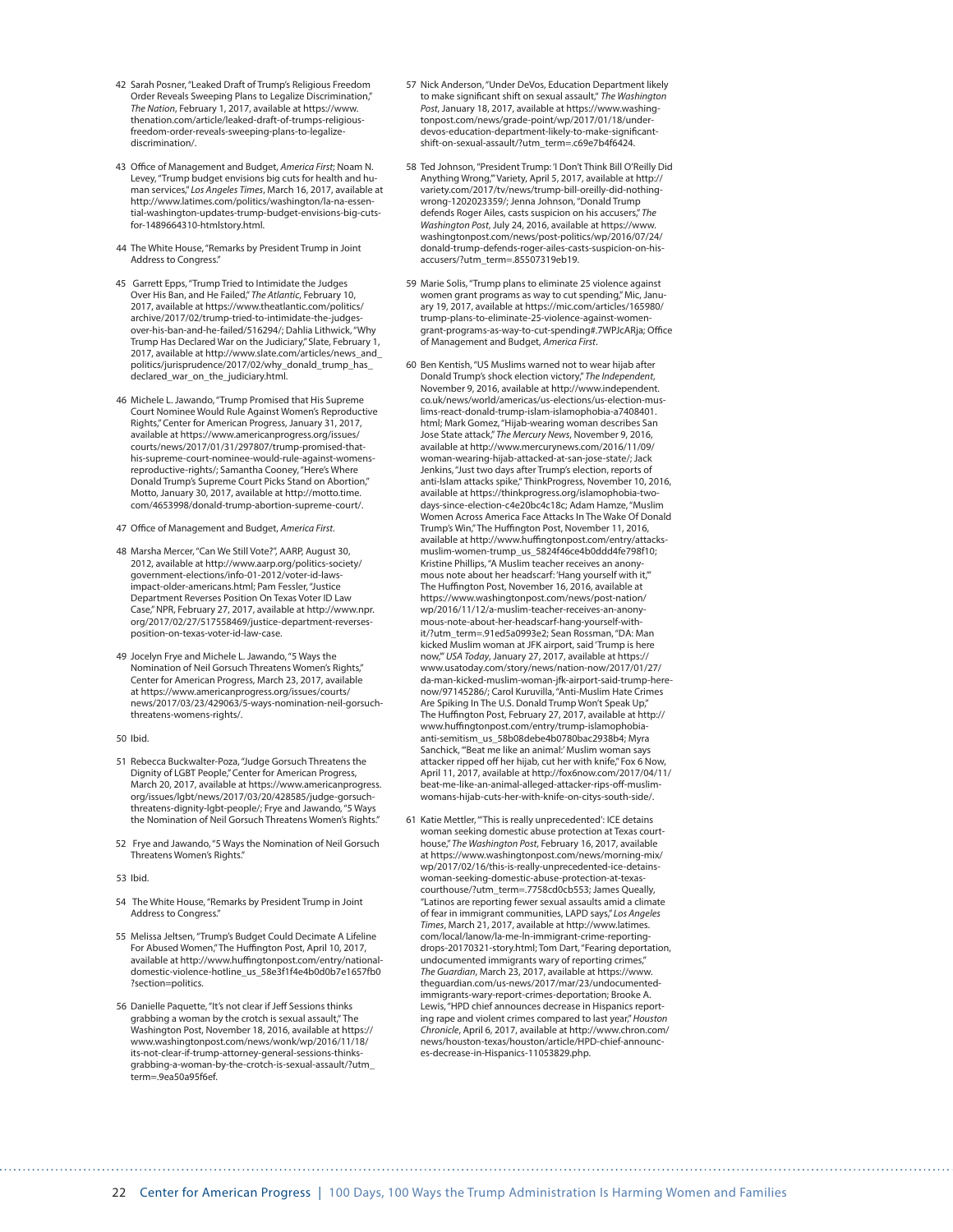- 62 U.S. Department of Health and Human Services, *The Affordable Care Act is Improving Access to Preventive Services for Millions of Americans* (2015), available at https://aspe. hhs.gov/system/files/pdf/139221/The%20Affordable%20 Care%20Act%20is%20Improving%20Access%20to%20 Preventive%20Services%20for%20Millions%20of%20Americans.pdf; Taylor and Calsyn, "The American Health Care Act is a disaster for women"; Planned Parenthood Federation of America, "Rolling Back the ACA's Essential Health Benefits Will Hurt Women."
- 63 Madland and Walter, "Congressional Vote Threatens Paychecks"; Madland and Walter, "For Workers Who Supported Trump, Their Loyalty Has Been Repaid With Betrayal"; Levintova, "In One Executive Order, Trump Revoked Years of Workplace Protections for Women."
- 64 The White House, "Remarks by President Trump in Joint Address to Congress."
- 65 Jasmine C. Lee, "Trump's Cabinet So Far Is More White and Male Than Any First Cabinet Since Reagan's," *The New York Times*, March 10, 2017, available at https://www.nytimes. com/interactive/2017/01/13/us/politics/trump-cabinetwomen-minorities.html?\_r=1.
- 66 Emily Crockett, "Trump is appointing 3 men for every woman. Here's where he's hiring them," Vox, March 13, 2017, available at http://www.vox.com/identities/2017/3/13/14873958/trump-gender-gap-hires-appointments-departments.
- 67 Kate Storey, "What Will Donald Trump Do With the White House Council on Women and Girls?", *Cosmopolitan*, March 2, 2017, available at http://www.cosmopolitan.com/politics/ a9080776/donald-trump-council-for-women-entrepreneurs/.
- 68 U.S. Department of State, "Global Women's Issues (Ambassador-at-Large): Vacant," available at https://www.state. gov/r/pa/ei/biog/title/as/204538.htm (last accessed April 2017); U.S. Department of Labor Women's Bureau, "About Us," available at https://www.dol.gov/wb/info\_about\_wb/ about\_wb.htm (last accessed April 2017).
- 69 Niki Kelly, "Pro-life group gains contract from Pence," *The Journal Gazette*, March 15, 2016, available at http://www. journalgazette.net/news/local/indiana/Pro-life-groupgains-contract-from-Pence-9318307; Kristen Bellstrom, "Mike Pence Used Disney's 'Mulan' to Argue that Women Shouldn't Serve in the Military," *Fortune*, July 18, 2016, available at http://fortune.com/2016/07/18/mike-pencemulan-women-military/; Erin Schumaker, "Mike Pence's Defining Moment As Governor? Enabling An HIV Outbreak," The Huffington Post, October 5, 2016, available at http:// www.huffingtonpost.com/entry/mike-pence-indianahiv\_us\_57f53b9be4b002a7312022ef; Emily Crockett, "Mike Pence is one of the most anti-abortion Republicans in Washington. Here's his record.," Vox, January 27, 2017, available at http://www.vox.com/identities/2017/1/27/14412660/mikepence-record-abortion-reproductive-rights-march-for-life.
- 70 Office of Management and Budget, *America First*.
- 71 Kaitlin Holmes and Sunny Frothingham, "Who Said It: A Character From Mad Men Or Trump's Labor Secretary Pick, Andrew Puzder?", Generation Progress, February 10, 2017, available at http://genprogress.org/voices/2017/02/10/45172/said-character-mad-men-trumpslabor-secretary-pick-andrew-puzder.
- 72 Maya Raghu, "Five Things You Should Know About Alex Acosta," National Women's Law Center, February 21, 2017, available at https://nwlc.org/blog/five-things-you-shouldknow-about-alex-acosta/.
- 73 Center for American Progress, "Statement: Neera Tanden on Rep. Tom Price's Nomination to HHS Secretary," Press release, November 29, 2016, available at https://www.americanprogress.org/press/statement/2016/11/29/293865/statement-neera-tanden-on-rep-tom-prices-nomination-to-hhssecretary-2/; Julie Rovner, "Five Quick Ways HHS Secretary Tom Price Could Change The Course Of Health Policy," Kaiser Health News, February 10, 2017, available at http://khn.org/ news/five-quick-ways-a-new-hhs-secretary-could-changethe-course-of-health-policy/.
- 74 Alia E. Dastagir, "Who is Jeff Sessions? We'll let him tell you.," *USA Today*, February 9, 2017, available at https://www. usatoday.com/story/news/politics/2017/02/09/jeff-sessions-attorney-general-trump-cabinet/97657858/; P.R. Lockhart, "Jeff Sessions Is in Charge of Enforcing the Violence Against Women Act, and Victims' Advocates Are Worried," *Mother Jones*, February 22, 2017, available at http://www.motherjones.com/politics/2017/02/sessions-justice-departmentviolence-against-women-act-enforcement.
- 75 Osita Nwanevu, "The Duke Newspaper Columns by Trumpkin Stephen Miller That Made GOPers Say, 'My God,'" Slate, December 14, 2016, available at http://www.slate.com/ blogs/the\_slatest/2016/12/14/a\_look\_back\_at\_trump\_adviser\_stephen\_miller\_s\_college\_writing\_career.html; Glenn Thrush and Jennifer Steinhauer, "Stephen Miller Is a 'True Believer' Behind Core Trump Policies," *The New York Times*, February 11, 2017 available at https://www.nytimes. com/2017/02/11/us/politics/stephen-miller-donaldtrump-adviser.html; Emily Peck, "White House Adviser Who Opposes Paid Leave, Equal Pay Now Working On Women's Issues," The Huffington Post, April 14, 2017, available at http://www.huffingtonpost.com/entry/stephen-millerwomens-issues\_us\_58f0d523e4b0bb9638e331a4.
- 76 Claire Landsbaum, "Here's What Donald Trump's New Chief Strategist Thinks of Women and Minority Groups," The Cut, November 14, 2016, available at http://nymag.com/ thecut/2016/11/what-steve-bannon-thinks-of-women-andminority-groups.html.
- 77 The White House, "Remarks by President Trump in Joint Address to Congress."
- 78 *Time*, "Donald Trump on Russia, Advice from Barack Obama and How He Will Lead," December 7, 2016, available at http://time.com/4591183/time-person-of-the-year-2016-donald-trump-interview/; Tal Kopan and Laura Jarrett, "Trump keeps DACA but chips away at barriers to deportation," CNN, February 21, 2017, available at http://www.cnn. com/2017/02/21/politics/daca-dreamers-donald-trumpboth-ways/; Alan Gomez and David Agren, "First protected DREAMer is deported under Trump," *USA Today*, April 18, 2017, available at https://www.usatoday.com/story/news/ world/2017/04/18/first-protected-dreamer-deportedunder-trump/100583274/.
- 79 Lisa Rapaport, "Immigration raids tied to greater risk of underweight babies," Reuters, February 1, 2017, available at http://www.reuters.com/article/us-health-pregnancyimmigration-raid-idUSKBN15G55Q.
- 80 Sharita Gruberg, Jennifer Podkul, and Philip E. Wolgin, "Separating Mothers from their Children at the Border Is Wrong and Costly," Center for American Progress, March 13, 2017, available at https://www.americanprogress.org/ issues/immigration/news/2017/03/13/427970/separatingmothers-children-border-wrong-costly/.
- 81 Karen Attiah, "How Trump's travel ban uses Muslim women as pawns," *The Washington Post*, March 16, 2017, available at https://www.washingtonpost.com/news/global-opinions/ wp/2017/03/16/how-trumps-travel-ban-uses-muslimwomen-as-pawns/?utm\_term=.dd585c6d26b0.
- 82 Angelo Mathay and others , "How Much Funding for Sanctuary Jurisdictions Could Be at Risk?", Center for American Progress, March 7, 2017, available at https://www.americanprogress.org/issues/immigration/news/2017/03/07/427438/ how-much-funding-for-sanctuary-jurisdictions-could-beat-risk; Tom K. Wong, "The Effects of Sanctuary Policies on Crime and the Economy" (Washington: Center for American Progress, 2017), available at https://www.americanprogress. org/issues/immigration/reports/2017/01/26/297366/theeffects-of-sanctuary-policies-on-crime-and-the-economy/; U.S. Department of Housing and Urban Development, "Community Development Block Grant Program – CDBG," available at https://portal.hud.gov/hudportal/HUD?src=/ program\_offices/comm\_planning/communitydevelopment/programs (last accessed April 2017) .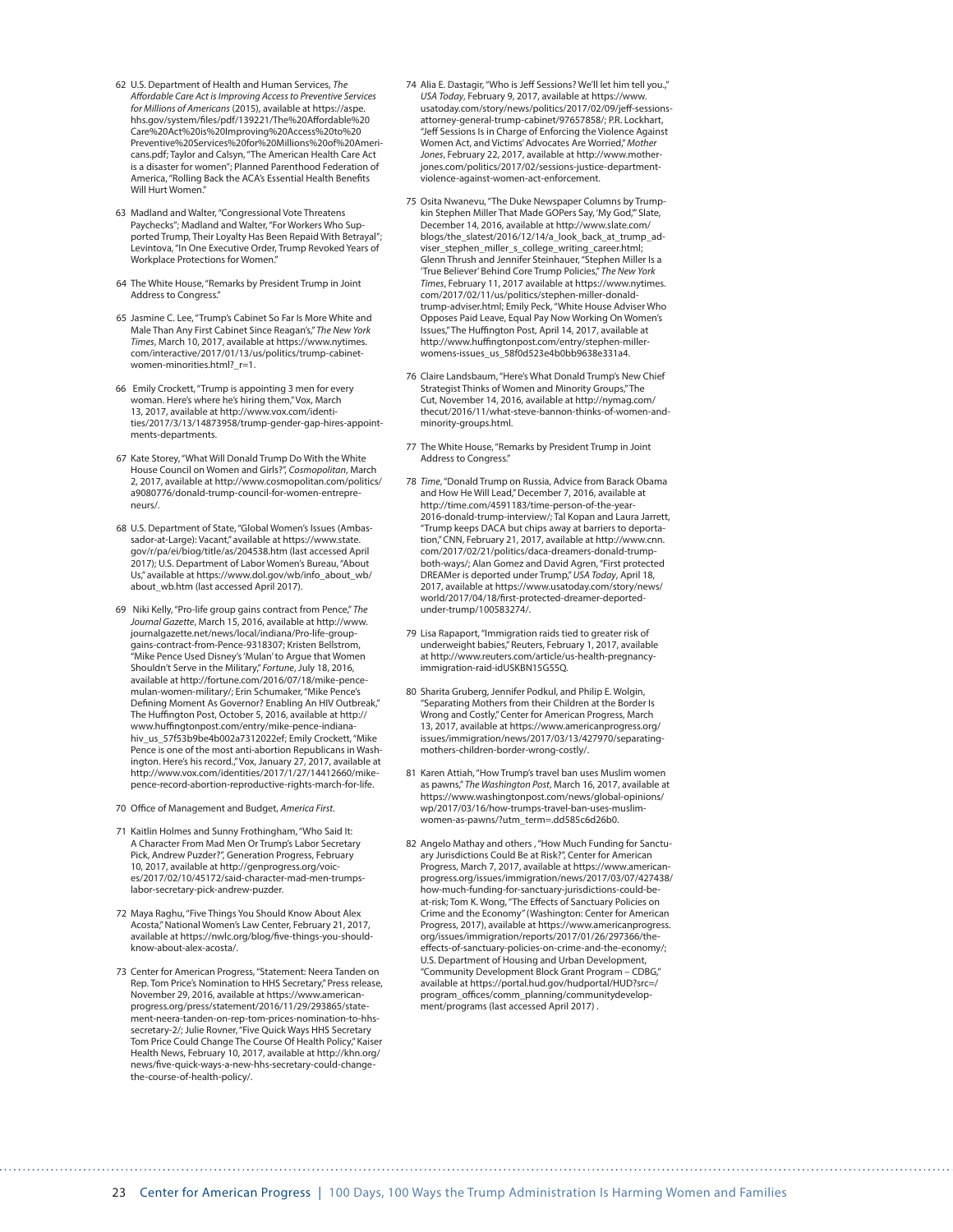- 83 Women's Refugee Commission, "8 Ways the Trump Administration's Executive Orders Harm Refugee Women and Children" (2017), available at https://www.womensrefugeecommission.org/images/zdocs/8-Ways-the-Trump-Administration---s-Executive-Orders-Harm-Refugee-Womenand-Children.pdf; Center for American Progress, "Release: 'Pausing' the Refugee Resettlement Program Will Hurt the Most Vulnerable, According to CAP Experts" Press release, March 1, 2017, available at https://www.americanprogress. org/press/release/2017/03/01/427149/release-pausingthe-refugee-resettlement-program-will-hurt-the-mostvulnerable-according-to-cap-experts/.
- 84 The White House, "Remarks by President Trump in Joint Address to Congress."
- 85 Office of Management and Budget, *America First*; Mara Pellittieri, "The Trump Administration Is Confused About Meals on Wheels. My Grandma Could Teach Them A Thing or Two.," Talk Poverty, March 20, 2017, available at https:// talkpoverty.org/2017/03/20/trump-confused-about-mealson-wheels/.
- 86 Samantha Gross, "Trump's EPA Budget Cuts Would Eliminate Programs That Protect Kids from Lead Paint," What to Expect, April 6, 2017, available at http://www. whattoexpect.com/news/family/trump-epa-budget-cutslead-paint/.
- Christine Todd Whitman, "I Ran George W. Bush's EPAand Trump's Cuts to the Agency Would Endanger Lives," *The Atlantic*, March 31, 2017, available at https://www. theatlantic.com/politics/archive/2017/03/trumps-epacuts-budget/521223/.
- 88 Aseem Prakash and Nives Dolsak, "Why did Scott Pruitt refuse to ban a chemical that the EPA itself said is dangerous?", *The Washington Post*, April 12, 2017, available at https://www.washingtonpost.com/news/monkey-cage/ wp/2017/04/12/why-did-scott-pruitt-refuse-to-ban-achemical-that-the-epa-itself-said-is-dangerous/?utm\_ term=.5b6e5385eb91; Megan R. Wilson, "Corporate donors to Trump inaugural revealed," The Hill, February 2, 2017, available at http://thehill.com/business-a-lobbying/ business-a-lobbying/317591-corporate-donors-totrump-inaugural-revealed; Michael Biesecker, "Pesticide maker Dow Chemical tries to kill federal risk study." *Chicago Tribune*, April 20, 2017, available at http://www. chicagotribune.com/business/ct-dow-chemical-pesticidestudy-20170420-story.html; Sharon Lerner, "Poison Fruit: Dow Chemical Wants Farmers to Keep Using a Pesticide Linked to Autism and ADHD," The Intercept, January 14, 2017, available at https://theintercept.com/2017/01/14/ dow-chemical-wants-farmers-to-keep-using-a-pesticidelinked-to-autism-and-adhd/.
- 89 Richard G. Frank and Sherry A. Glied, "Keep Obamacare to keep progress on treating opioid disorders and mental illnesses," *The Hill*, January 11, 2017, available at http:// thehill.com/blogs/pundits-blog/healthcare/313672 keep-obamacare-to-keep-progress-on-treating-opioiddisorders; American Society of Addiction Medicine, "Opioid Addiction, 2016 Facts & Figures" (2016), available at http:// www.asam.org/docs/default-source/advocacy/opioidaddiction-disease-facts-figures.pdf; Taylor and Calsyn, "The American Health Care Act is a disaster for women.
- Kenneth Harney, "Surprising gender gaps in US home buying, mortgages," The Real Deal, September 9, 2016, available at https://therealdeal.com/2016/09/09/ surprising-gender-gaps-in-us-home-buying-mortgages/; Center for American Progress, "Statement: On First Day in Office, Trump Makes it More Expensive for Americans to Buy a Home," Press release, January 20, 2017, available at https://www.americanprogress.org/press/ statement/2017/01/20/296977/statement-on-first-day-inoffice-trump-makes-it-more-expensive-for-americans-tobuy-a-home/.
- 91 Sunny Frothingham "Appalachian Regional Commission Cuts by State in the Trump Budget," Center for American Progress, March 29, 2017, available at https://www. americanprogress.org/series/appalachian-regional-commission-cuts-by-state-in-the-trump-budget/view/; Center for Regional Economic Competitiveness and West Virginia University, "Appalachia Then and Now: Examining Changes to the Appalachian Region Since 1965" (2015), available at https://www.arc.gov/assets/research\_reports/Appalachia-ThenAndNowCompiledReports.pdf; Pennsylvania State University, "Appalachian infant death rates point to health care deficit," Press release, June 6, 2012, available at http:// news.psu.edu/story/148555/2012/06/06/appalachianinfant-death-rates-point-health-care-deficit.
- 92 Office of Management and Budget, *America First*.
- 93 Ibid.; Whitman, "I Ran George W. Bush's EPA"; Lisa Rapaport, "Air pollution linked to asthma in children and teens," Reuters, November 20, 2015, available at http://www.reuters.com/article/us-health-airpollution-children-asthmaidUSKCN0T92DB20151120.
- 94 The White House, "Remarks by President Trump in Joint Address to Congress."
- 95 Taylor, "5 Ways the Republican ACA Repeal Bill Would Roll Back Progress on Health Insurance Coverage for Low-Income Women"; Edwin Park, Judith Solomon, and Hannah Katch, "Updated House ACA Repeal Bill Deepens Damaging Medicaid Cuts for Low-Income Individuals and Families" (Washington: Center on Budget and Policy Priorities, 2017), available at http://www.cbpp.org/research/ health/updated-house-aca-repeal-bill-deepens-damagingmedicaid-cuts-for-low-income.
- 96 Taylor, "5 Ways the Republican ACA Repeal Bill Would Roll Back Progress on Health Insurance Coverage for Low-Income Women."
- 97 Taylor and Calsyn, "The American Health Care Act is a disaster for women.
- 98 Thomas Huelskoetter, "Today's Presentation Proves House Republicans Still Lack a Real Plan to Replace the ACA," Center for American Progress, February 16, 2017, available at https://www.americanprogress.org/issues/healthcare/ news/2017/02/16/426574/todays-presentation-proveshouse-republicans-still-lack-a-real-plan-to-replace-theaca/; Jessie Hellmann, "GOP healthcare plans push health savings account expansion," *The Hill*, February 22, 2017, available at http://thehill.com/policy/healthcare/320656 gop-healthcare-plans-push-health-savings-accountexpansion.
- 99 Congressional Budget Office, "American Health Care Act" (2017), available at https://www.cbo.gov/publication/52486; Thomas Huelskoetter, "The CBO Is Right, and House Republicans Know It," Real Clear Health, March 14, 2017, available at http://www.realclearhealth.com/ articles/2017/03/14/the\_cbo\_is\_right\_and\_house\_republicans\_know\_it\_110493.html.
- 100 Huelskoetter, "Today's Presentation Proves House Republicans Still Lack a Real Plan to Replace the ACA"; Bob Bryan, "Republicans' new healthcare plan includes a policy that could be terrible for the sickest Americans," Business Insider, April 6, 2017, available at http://www.businessinsider.com/republican-ahca-trumpcare-plan-for-high-riskpool-2017-4.